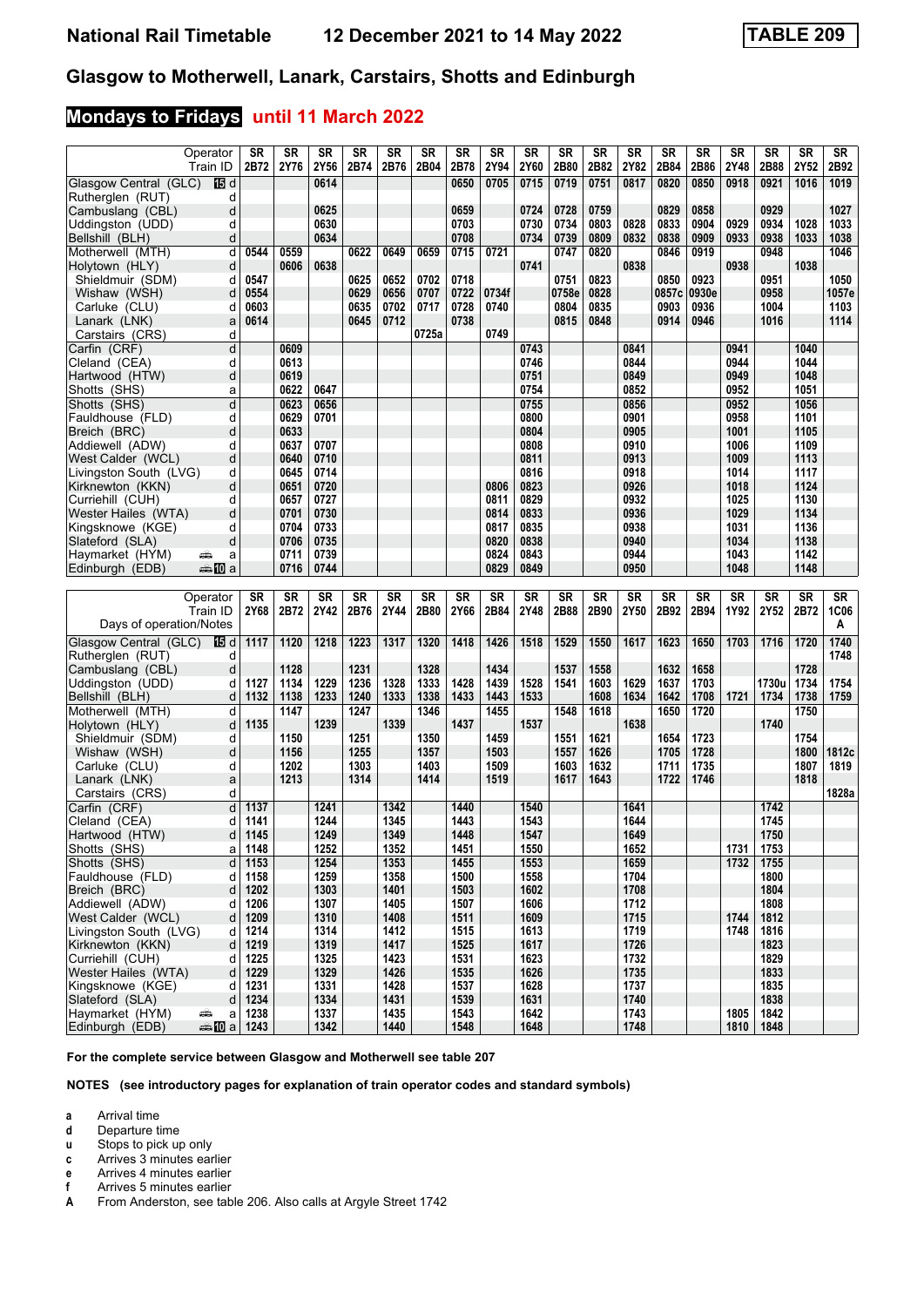# **Mondays to Fridays until 11 March 2022**

|                                           | Operator<br>Train ID | <b>SR</b><br>2B74 | <b>SR</b><br>2Y42 | <b>SR</b><br>2B76 | <b>SR</b><br>2B78 | <b>SR</b><br>2Y84 | <b>SR</b><br>1C52 | <b>SR</b><br>2B82 | <b>SR</b><br>2Y89 | <b>SR</b><br>2B86 | <b>SR</b><br>2Y88 | <b>SR</b><br>2B90 | <b>SR</b><br>2Y91 | <b>SR</b><br>2B94 | <b>SR</b><br>2R34 | <b>SR</b><br>2Y72 | <b>SR</b><br>2Y72 | SR<br>2B72 |
|-------------------------------------------|----------------------|-------------------|-------------------|-------------------|-------------------|-------------------|-------------------|-------------------|-------------------|-------------------|-------------------|-------------------|-------------------|-------------------|-------------------|-------------------|-------------------|------------|
| Days of operation/Notes                   |                      |                   |                   |                   |                   |                   |                   |                   |                   |                   |                   |                   |                   |                   | в                 | <b>FX</b>         | <b>FO</b>         |            |
| Glasgow Central (GLC)<br>Rutherglen (RUT) | 165 d<br>d           | 1750              | 1818              | 1824              | 1850              | 1917              | 1947              | 1950              | 2017              | 2051              | 2123              | 2149              | 2214              | 2250              | 2257<br>2307      | 2307              | 2310              | 2320       |
| Cambuslang (CBL)                          | d                    | 1758              |                   | 1832              | 1858              |                   |                   | 1958              |                   | 2059              |                   | 2203              |                   | 2258              |                   | 2318              | 2325              | 2328       |
| Uddingston (UDD)                          | d                    | 1804              | 1828              | 1837              | 1903              | 1928              |                   | 2003              | 2029              | 2104              | 2137              | 2207              | 2224              | 2303              |                   | 2322              | 2329              | 2333       |
| Bellshill (BLH)                           | d                    | 1810              | 1833              | 1841              | 1909              | 1933              |                   | 2008              | 2034              | 2110              | 2141              | 2212              | 2228              | 2307              |                   | 2327              | 2334              | 2338       |
| Motherwell (MTH)                          | d                    | 1817              |                   | 1848              | 1919              |                   | 2009              | 2017              |                   | 2118              |                   | 2219              |                   | 2314              | 2339              |                   |                   | 2346       |
| Holytown (HLY)                            | d                    |                   | 1837              |                   |                   | 1940              |                   |                   | 2038              |                   | 2144              |                   | 2231              |                   |                   | 2331              | 2337              |            |
| Shieldmuir (SDM)                          | d                    | 1821              |                   | 1851              | 1923              |                   |                   | 2021              |                   | 2122              |                   | 2223              |                   | 2318              | 2343              |                   |                   | 2349       |
| Wishaw (WSH)                              | d                    | 1824              |                   | 1856              | 1927              |                   | 2016              | 2027c             |                   | 2125              |                   | 2226              |                   | 2321              | 2347              |                   |                   | 2356       |
| Carluke (CLU)                             | d                    | 1830              |                   | 1903              | 1934              |                   | 2022              | 2033              |                   | 2134              |                   | 2232              |                   | 2327              | 2354              |                   |                   | 0002       |
| Lanark (LNK)                              | a                    | 1841              |                   | 1913              | 1945              |                   |                   | 2043              |                   | 2145              |                   | 2243              |                   | 2338              |                   |                   |                   | 0014       |
| Carstairs (CRS)                           | d                    |                   |                   |                   |                   |                   | 2032              |                   |                   |                   |                   |                   |                   |                   | 0002a             |                   |                   |            |
| Carfin (CRF)                              | d                    |                   | 1840              |                   |                   | 1943              |                   |                   | 2040              |                   | 2147              |                   | 2233              |                   |                   | 2333              | 2339              |            |
| Cleland (CEA)                             | d                    |                   | 1843              |                   |                   | 1946              |                   |                   | 2045              |                   | 2150              |                   | 2236              |                   |                   | 2336              | 2343              |            |
| Hartwood (HTW)                            | d                    |                   | 1848              |                   |                   | 1951              |                   |                   | 2050              |                   | 2155              |                   | 2241              |                   |                   | 2341              | 2347              |            |
| Shotts (SHS)                              | a                    |                   | 1851              |                   |                   | 1954              |                   |                   | 2054              |                   | 2158              |                   | 2244              |                   |                   | 2344              | 2350              |            |
| Shotts (SHS)                              | d                    |                   | 1856              |                   |                   | 1957              |                   |                   | 2100              |                   | 2158              |                   | 2244              |                   |                   | 2344              | 2351              |            |
| Fauldhouse (FLD)                          | d                    |                   | 1901              |                   |                   | 2002              |                   |                   | 2106              |                   | 2203              |                   | 2249              |                   |                   | 2349              | 2356              |            |
| Breich (BRC)                              | d                    |                   | 1905              |                   |                   | 2006              |                   |                   | 2110              |                   | 2207              |                   | 2253              |                   |                   | 2352              | 2359              |            |
| Addiewell (ADW)                           | d                    |                   | 1909              |                   |                   | 2010              |                   |                   | 2114              |                   | 2211              |                   | 2257              |                   |                   | 2357              | 0004              |            |
| West Calder (WCL)                         | d                    |                   | 1913              |                   |                   | 2013              |                   |                   | 2117              |                   | 2215              |                   | 2300              |                   |                   | 0002              | 0007              |            |
| Livingston South (LVG)                    | d                    |                   | 1920c             |                   |                   | 2017              |                   |                   | 2122              |                   | 2219              |                   | 2304              |                   |                   | 0006              | 0011              |            |
| Kirknewton (KKN)                          | d                    |                   | 1926              |                   |                   | 2022              |                   |                   | 2128              |                   | 2224              |                   | 2308              |                   |                   | 0010              | 0016              |            |
| Curriehill (CUH)                          | d                    |                   | 1932              |                   |                   | 2028              |                   |                   | 2134              |                   | 2230              |                   | 2314              |                   |                   | 0016              | 0022              |            |
| Wester Hailes (WTA)                       | d                    |                   | 1936              |                   |                   | 2032              |                   |                   | 2138              |                   | 2234              |                   | 2317              |                   |                   | 0020              | 0026              |            |
| Kingsknowe (KGE)                          | d                    |                   | 1938              |                   |                   | 2034              |                   |                   | 2140              |                   | 2236              |                   | 2319              |                   |                   | 0022              | 0028              |            |
| Slateford (SLA)                           | d                    |                   | 1940              |                   |                   | 2037              |                   |                   | 2144              |                   | 2239              |                   | 2322              |                   |                   | 0025              | 0031              |            |
| Havmarket (HYM)                           | پیشته<br>a           |                   | 1944              |                   |                   | 2041              | 2056              |                   | 2147              |                   | 2243              |                   | 2326              |                   |                   | 0031              | 0038              |            |
| Edinburgh (EDB)                           | den <b>in</b> a      |                   | 1951              |                   |                   | 2048              | 2101              |                   | 2152              |                   | 2250              |                   | 2331              |                   |                   | 0037              | 0045              |            |

**NOTES (see introductory pages for explanation of train operator codes and standard symbols)**

**a** Arrival time<br>**d** Departure t

- **d** Departure time
- **c** Arrives 3 minutes earlier<br>**B** From Dalmuir, see table
- From Dalmuir, see table 206. Also calls at Argyle Street 2259, Bridgeton 2302, Dalmarnock 2304, Carmyle 2311, Mount Vernon 2314, Baillieston 2316, Bargeddie 2319, Kirkwood 2323 and Whifflet 2327
- **FO** Fridays only
- **FX** Not Fridays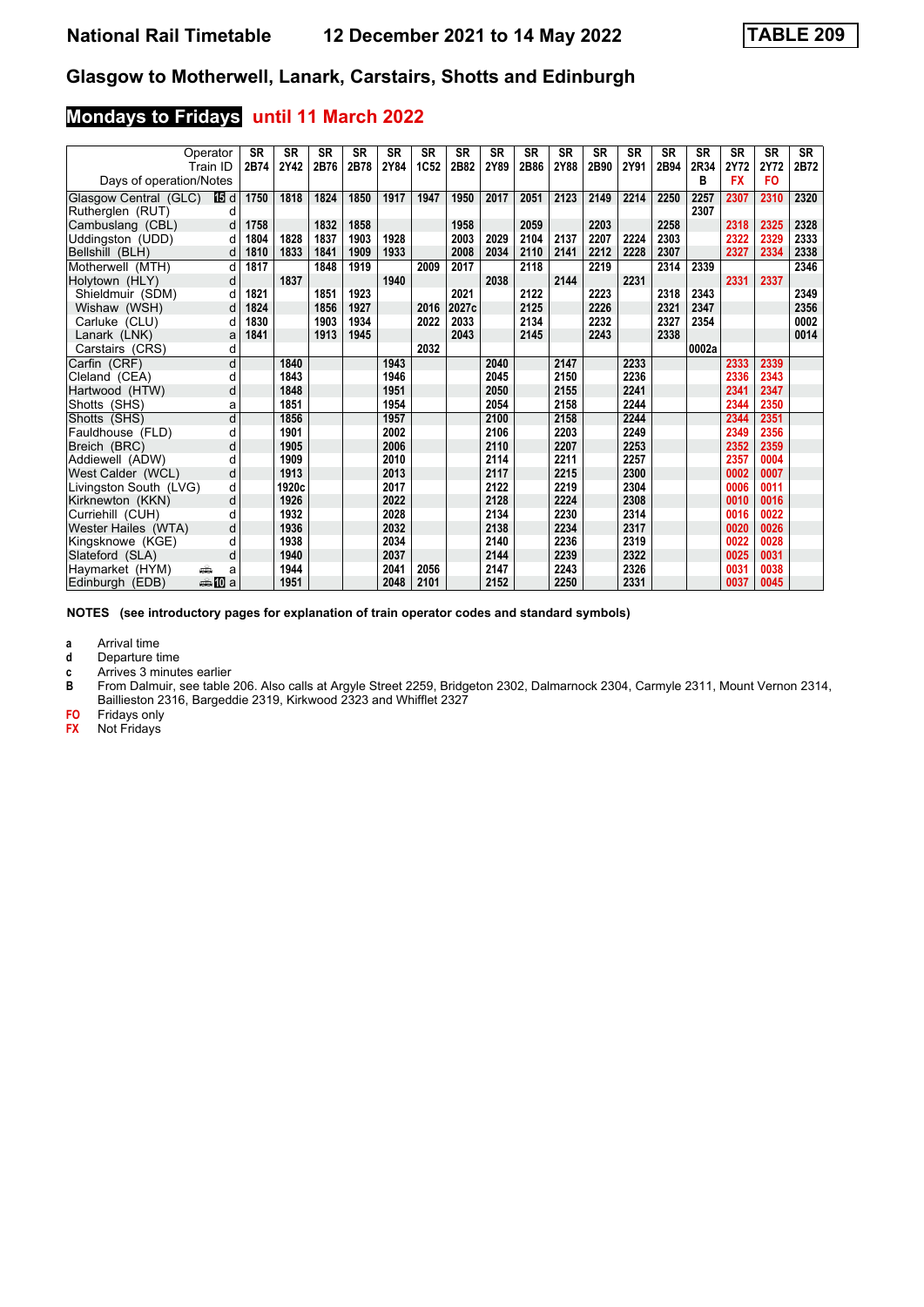# **Saturdays until 12 March 2022**

| Operator                                                          | <b>SR</b>    | <b>SR</b>    | <b>SR</b>    | <b>SR</b>    | <b>SR</b>    | <b>SR</b>    | <b>SR</b>    | <b>SR</b>    | <b>SR</b>    | <b>SR</b>    | <b>SR</b>    | <b>SR</b>    | <b>SR</b>    | <b>SR</b>    | <b>SR</b>    | <b>SR</b>    | <b>SR</b>    | $\overline{\text{SR}}$ |
|-------------------------------------------------------------------|--------------|--------------|--------------|--------------|--------------|--------------|--------------|--------------|--------------|--------------|--------------|--------------|--------------|--------------|--------------|--------------|--------------|------------------------|
| Train ID                                                          | 2B72         | 2Y76         | 2Y56         | 2B74         | 2B76         | 2B78         | 2Y94         | 2Y60         | 2B80         | 2B82         | 2Y82         | 2B84         | 2B86         | 2Y48         | 2B88         | 2Y52         | 2B92         | 2Y68                   |
| Glasgow Central (GLC)<br>16 d                                     |              |              | 0616         |              |              | 0650         | 0703         | 0713         | 0719         | 0751         | 0817         | 0821         | 0850         | 0917         | 0921         | 1016         | 1020         | $1117$                 |
| Rutheralen (RUT)<br>d                                             |              |              |              |              |              |              |              |              |              |              |              |              |              |              |              |              |              |                        |
| Cambuslang (CBL)<br>d                                             |              |              | 0625         |              |              | 0659         |              | 0724         | 0728         | 0759         |              | 0829         | 0858         |              | 0929         |              | 1028         |                        |
| Uddingston (UDD)<br>d                                             |              |              | 0630         |              |              | 0703         |              | 0730         | 0734         | 0804         | 0829         | 0835         | 0905         | 0929         | 0933         | 1028         | 1033         | 1128                   |
| Bellshill (BLH)<br>d                                              |              |              | 0634         |              |              | 0707         |              | 0734         | 0739         | 0809         | 0833         | 0839         | 0911         | 0933         | 0937         | 1033         | 1037         | 1132                   |
| Motherwell (MTH)<br>d                                             | 0544         | 0559         |              | 0622         | 0650         | 0715         | 0721         |              | 0748         | 0818         |              | 0847         | 0920         |              | 0947         |              | 1047         |                        |
| Holytown (HLY)<br>d                                               |              | 0606         | 0638         |              |              |              |              | 0741         |              |              | 0838         |              |              | 0938         |              | 1038         |              | 1139                   |
| Shieldmuir (SDM)<br>d                                             | 0547         |              |              | 0625         | 0653         | 0718         |              |              | 0751         | 0822         |              | 0851         | 0924         |              | 0951         |              | 1051         |                        |
| Wishaw (WSH)<br>d                                                 | 0554         |              |              | 0629         | 0657         | 0722         | 0734f        |              | 0758c        | 0826         |              | 0856         | 0929         |              | 0957         |              | 1057c        |                        |
| Carluke (CLU)<br>d                                                | 0603         |              |              | 0635         | 0703         | 0728         | 0740         |              | 0804         | 0832         |              | 0903         | 0937         |              | 1003         |              | 1103         |                        |
| Lanark (LNK)<br>a                                                 | 0614         |              |              | 0645         | 0713         | 0738         |              |              | 0814         | 0842         |              | 0913         | 0948         |              | 1015         |              | 1113         |                        |
| Carstairs (CRS)<br>d                                              |              |              |              |              |              |              | 0749         |              |              |              |              |              |              |              |              |              |              |                        |
| Carfin (CRF)<br>d                                                 |              | 0609         |              |              |              |              |              | 0743         |              |              | 0841         |              |              | 0941         |              | 1040         |              | 1141                   |
| d<br>Cleland (CEA)                                                |              | 0613         |              |              |              |              |              | 0746         |              |              | 0844         |              |              | 0944         |              | 1044         |              | 1145                   |
| d<br>Hartwood (HTW)                                               |              | 0619         |              |              |              |              |              | 0751         |              |              | 0849         |              |              | 0949         |              | 1048         |              | 1149                   |
| Shotts (SHS)<br>a                                                 |              | 0622         | 0646         |              |              |              |              | 0754         |              |              | 0852         |              |              | 0952         |              | 1051         |              | 1152                   |
| d<br>Shotts (SHS)                                                 |              | 0623         | 0656         |              |              |              |              | 0755         |              |              | 0856         |              |              | 0952         |              | 1056         |              | 1153                   |
| d<br>Fauldhouse (FLD)                                             |              | 0629         | 0701         |              |              |              |              | 0800         |              |              | 0901         |              |              | 0957         |              | 1101         |              | 1158                   |
| Breich (BRC)<br>d                                                 |              | 0632         |              |              |              |              |              | 0804         |              |              | 0905         |              |              | 1001         |              | 1105         |              | 1202                   |
| Addiewell (ADW)<br>d                                              |              | 0636         | 0706         |              |              |              |              | 0808         |              |              | 0909         |              |              | 1005         |              | 1109         |              | 1206                   |
| West Calder (WCL)<br>d                                            |              | 0640         | 0710         |              |              |              |              | 0811         |              |              | 0912         |              |              | 1009         |              | 1113         |              | 1209                   |
| d<br>Livingston South (LVG)                                       |              | 0645         | 0714         |              |              |              |              | 0815         |              |              | 0916         |              |              | 1013         |              | 1119         |              | 1214                   |
| d<br>Kirknewton (KKN)                                             |              | 0651         | 0721         |              |              |              | 0806         | 0823         |              |              | 0926         |              |              | 1018         |              | 1124         |              | 1220                   |
| d<br>Curriehill (CUH)                                             |              | 0657         | 0728         |              |              |              | 0811         | 0829         |              |              | 0932         |              |              | 1024         |              | 1130         |              | 1226                   |
| Wester Hailes (WTA)<br>d                                          |              | 0700         | 0732         |              |              |              | 0814         | 0833         |              |              | 0935         |              |              | 1028         |              | 1134         |              | 1230                   |
| Kingsknowe (KGE)<br>d                                             |              | 0703         | 0734         |              |              |              | 0816         | 0835         |              |              | 0937         |              |              | 1030         |              | 1136         |              | 1233                   |
| Slateford (SLA)<br>d                                              |              | 0705         | 0737         |              |              |              | 0821         | 0838         |              |              | 0940         |              |              | 1033         |              | 1138         |              | 1236                   |
| Haymarket (HYM)<br>a<br>پښتو                                      |              | 0711         | 0743         |              |              |              | 0828         | 0844         |              |              | 0944         |              |              | 1041         |              | 1142         |              | 1239                   |
| dannan mann<br>Edinburgh (EDB)                                    |              | 0716         | 0748         |              |              |              | 0834         | 0851         |              |              | 0949         |              |              | 1048         |              | 1148         |              | 1244                   |
|                                                                   |              |              |              |              |              |              |              |              |              |              |              |              |              |              |              |              |              |                        |
|                                                                   |              |              |              |              |              |              |              |              |              |              |              |              |              |              |              |              | <b>SR</b>    |                        |
| Operator                                                          | <b>SR</b>    | <b>SR</b>    | <b>SR</b>    | <b>SR</b>    | <b>SR</b>    | <b>SR</b>    | <b>SR</b>    | <b>SR</b>    | <b>SR</b>    | <b>SR</b>    | <b>SR</b>    | <b>SR</b>    | <b>SR</b>    | <b>SR</b>    | <b>SR</b>    | <b>SR</b>    |              | <b>SR</b>              |
| Train ID                                                          | 2B72         | 2Y42         | 2B76         | 2Y44         | 2B80         | 2Y66         | 2B84         | 2Y48         | 2B88         | 2B90         | 2Y50         | 2B92         | 2B94         | 1Y92         | 2Y52         | 2B72         | 2B74         | 2Y42                   |
| Glasgow Central (GLC)<br>16 d                                     | 1121         | 1217         | 1223         | 1318         | 1321         | 1418         | 1426         | 1517         | 1529         | 1550         | 1618         | 1623         | 1650         | 1706         | 1718         | 1721         | 1750         | 1815                   |
| Rutherglen (RUT)<br>d                                             |              |              |              |              |              |              |              |              |              |              |              |              |              |              |              |              |              |                        |
| Cambuslang (CBL)<br>d                                             | 1129         |              | 1233         |              | 1329         |              | 1434         |              | 1537         | 1558         |              | 1632         | 1658         |              |              | 1729         | 1758         |                        |
| Uddingston (UDD)<br>d                                             | 1134         | 1229         | 1237         | 1328         | 1334         | 1428         | 1438         | 1528         | 1541         | 1603         | 1629         | 1637         | 1703         |              | 1730u        | 1735         | 1804         | 1828                   |
| Bellshill (BLH)<br>d                                              | 1139         | 1233         | 1241         | 1333         | 1338         | 1433         | 1443         | 1533         |              | 1608         | 1634         | 1641         | 1708         | 1721         | 1734         | 1739         | 1810         | 1833                   |
| d<br>Motherwell (MTH)                                             | 1146         |              | 1248         |              | 1348         |              | 1457         |              | 1548         | 1619         |              | 1649         | 1720         |              |              | 1747         | 1819         |                        |
| Holytown (HLY)<br>d                                               |              | 1238         |              | 1339         |              | 1437         |              | 1537         |              |              | 1638         |              |              |              | 1740         |              |              | 1837                   |
| Shieldmuir (SDM)<br>d                                             | 1150         |              | 1252         |              | 1351         |              | 1500         |              | 1551         | 1622         |              | 1653         | 1724         |              |              | 1751         | 1822         |                        |
| Wishaw (WSH)<br>d                                                 | 1155         |              | 1255         |              | 1357         |              | 1504         |              | 1557         | 1626         |              | 1704         | 1728         |              |              | 1758         | 1826         |                        |
| Carluke (CLU)<br>d<br>Lanark (LNK)<br>a                           | 1202<br>1213 |              | 1303<br>1314 |              | 1404<br>1415 |              | 1510<br>1520 |              | 1603<br>1618 | 1632<br>1642 |              | 1713<br>1723 | 1736<br>1747 |              |              | 1804<br>1814 | 1832<br>1842 |                        |
| Carstairs (CRS)<br>d                                              |              |              |              |              |              |              |              |              |              |              |              |              |              |              |              |              |              |                        |
| d<br>Carfin (CRF)                                                 |              | 1241         |              | 1342         |              | 1440         |              | 1540         |              |              | 1641         |              |              |              | 1742         |              |              | 1840                   |
| Cleland (CEA)<br>d                                                |              | 1244         |              | 1345         |              | 1443         |              | 1543         |              |              | 1644         |              |              |              | 1745         |              |              | 1843                   |
| d<br>Hartwood (HTW)                                               |              | 1249         |              | 1349         |              | 1448         |              | 1548         |              |              | 1649         |              |              |              | 1750         |              |              | 1848                   |
| Shotts (SHS)<br>a                                                 |              | 1252         |              | 1352         |              | 1451         |              | 1551         |              |              | 1652         |              |              | 1731         | 1753         |              |              | 1851                   |
| Shotts (SHS)<br>d                                                 |              | 1253         |              | 1353         |              | 1457         |              | 1553         |              |              | 1656         |              |              | 1732         | 1755         |              |              | 1856                   |
| d<br>Fauldhouse (FLD)                                             |              | 1259         |              | 1358         |              | 1502         |              | 1558         |              |              | 1701         |              |              |              | 1800         |              |              | 1902                   |
| Breich (BRC)<br>d                                                 |              | 1302         |              | 1402         |              | 1506         |              | 1602         |              |              | 1705         |              |              |              | 1804         |              |              | 1905                   |
| Addiewell (ADW)<br>d                                              |              | 1306         |              | 1406         |              | 1510         |              | 1606         |              |              | 1709         |              |              |              | 1808         |              |              | 1910                   |
| West Calder (WCL)<br>d                                            |              | 1310         |              | 1410         |              | 1513         |              | 1610         |              |              | 1712         |              |              | 1743         | 1811         |              |              | 1913                   |
| Livingston South (LVG)<br>d                                       |              | 1314         |              | 1414         |              | 1518         |              | 1614         |              |              | 1716         |              |              | 1748         | 1815         |              |              | 1919                   |
| Kirknewton (KKN)<br>d                                             |              | 1321         |              | 1419         |              | 1527         |              | 1619         |              |              | 1725         |              |              |              | 1820         |              |              | 1927                   |
| Curriehill (CUH)<br>d                                             |              | 1327         |              | 1426         |              | 1533         |              | 1625         |              |              | 1731         |              |              |              | 1827         |              |              | 1933                   |
| Wester Hailes (WTA)<br>d                                          |              | 1331         |              | 1430         |              | 1536         |              | 1628         |              |              | 1735         |              |              |              | 1831         |              |              | 1936                   |
| Kingsknowe (KGE)<br>d                                             |              | 1333         |              | 1432         |              | 1538         |              | 1631         |              |              | 1737         |              |              |              | 1833         |              |              | 1938                   |
| d<br>Slateford (SLA)                                              |              | 1336         |              | 1435         |              | 1541         |              | 1633         |              |              | 1739         |              |              |              | 1836         |              |              | 1941                   |
| Haymarket (HYM)<br>a<br>æ<br>Edinburgh (EDB)<br><del>⊯</del> n Da |              | 1341<br>1348 |              | 1439<br>1444 |              | 1544<br>1549 |              | 1642<br>1649 |              |              | 1743<br>1748 |              |              | 1801<br>1806 | 1843<br>1852 |              |              | 1944<br>1949           |

**NOTES (see introductory pages for explanation of train operator codes and standard symbols)**

**a** Arrival time<br>**d** Departure ti

**d** Departure time

**u** Stops to pick up only

**c** Arrives 3 minutes earlier **c** Arrives 3 minutes earlier<br>**f** Arrives 7 minutes earlier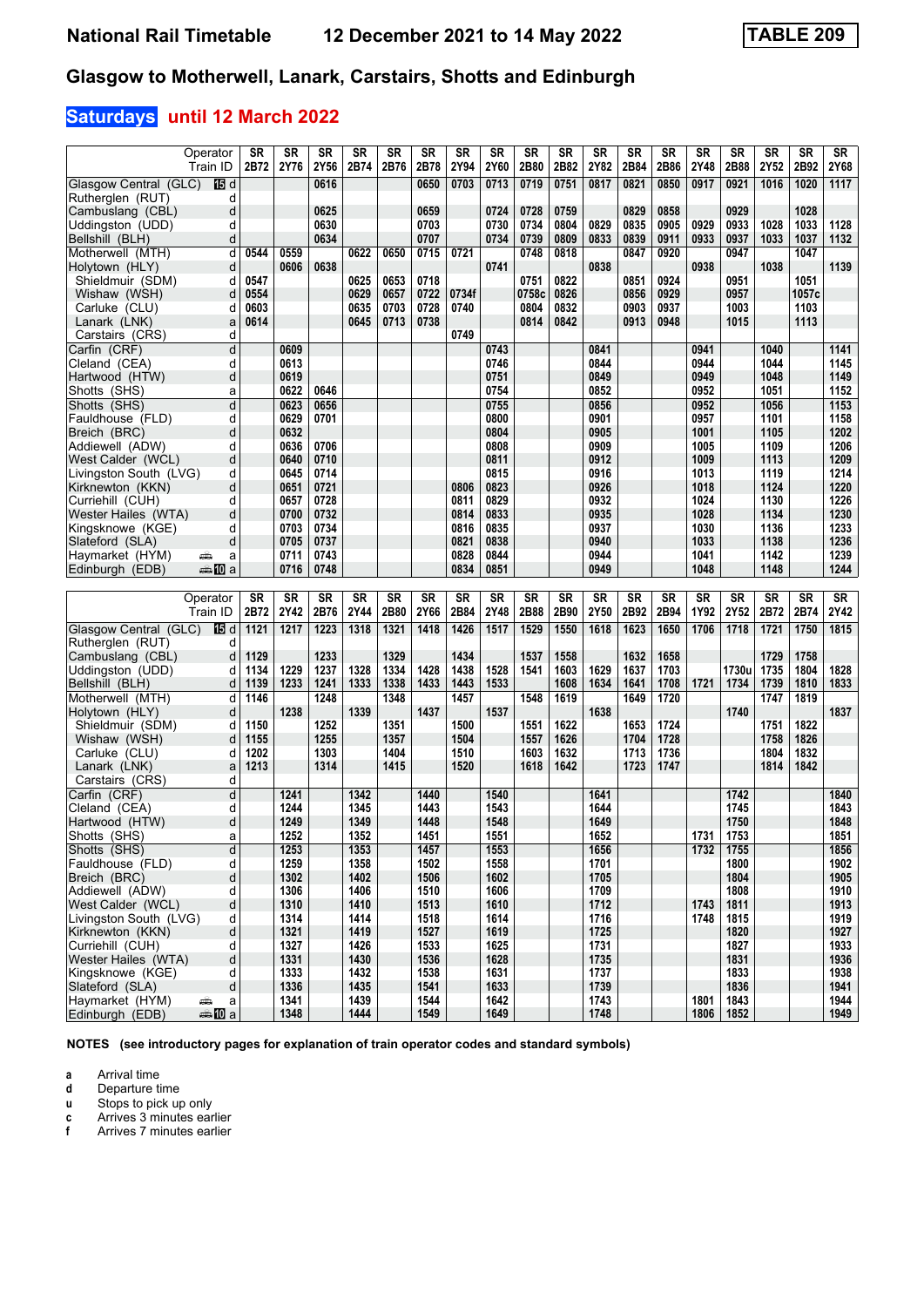# **Saturdays until 12 March 2022**

|                        | Operator<br>Train ID  | <b>SR</b><br>2B76 | <b>SR</b><br>2B78 | <b>SR</b><br>2Y84 | <b>SR</b><br>1C52 | <b>SR</b><br>2B82 | <b>SR</b><br>2Y89 | <b>SR</b><br>2B86 | <b>SR</b><br>2Y88 | <b>SR</b><br>2B90 | <b>SR</b><br>2Y91 | <b>SR</b><br>2B94 | <b>SR</b><br>2Y72 |
|------------------------|-----------------------|-------------------|-------------------|-------------------|-------------------|-------------------|-------------------|-------------------|-------------------|-------------------|-------------------|-------------------|-------------------|
| Glasgow Central (GLC)  | 15 d                  | 1825              | 1849              | 1919              | 1946              | 1950              | 2018              | 2051              | 2116              | 2150              | 2216              | 2250              | 2314              |
| Rutherglen (RUT)       | d                     |                   |                   |                   |                   |                   |                   |                   |                   |                   |                   |                   |                   |
| Cambuslang (CBL)       | d                     | 1833              | 1858              |                   |                   | 1958              |                   | 2059              |                   | 2203              |                   | 2258              | 2324              |
| Uddingston (UDD)       | d                     | 1838              | 1903              | 1929              |                   | 2002              | 2028              | 2104              | 2131              | 2207              | 2228              | 2303              | 2329              |
| Bellshill (BLH)        | d                     | 1842              | 1908              | 1934              |                   | 2008              | 2033              | 2109              | 2136              | 2211              | 2233              | 2307              | 2333              |
| Motherwell (MTH)       | d                     | 1848              | 1920              |                   | 2008              | 2017              |                   | 2119              |                   | 2219              |                   | 2314              |                   |
| Holytown (HLY)         | d                     |                   |                   | 1940              |                   |                   | 2036              |                   | 2141              |                   | 2236              |                   | 2337              |
| Shieldmuir (SDM)       | d                     | 1852              | 1924              |                   |                   | 2021              |                   | 2122              |                   | 2222              |                   | 2318              |                   |
| Wishaw (WSH)           | d                     | 1856              | 1927              |                   | 2015              | 2027c             |                   | 2126              |                   | 2226              |                   | 2321              |                   |
| Carluke (CLU)          | d                     | 1903              | 1933              |                   | 2021              | 2033              |                   | 2132              |                   | 2232              |                   | 2328              |                   |
| Lanark (LNK)           | a                     | 1913              | 1944              |                   |                   | 2045              |                   | 2143              |                   | 2242              |                   | 2338              |                   |
| Carstairs (CRS)        | d                     |                   |                   |                   | 2030              |                   |                   |                   |                   |                   |                   |                   |                   |
| Carfin (CRF)           | d                     |                   |                   | 1943              |                   |                   | 2038              |                   | 2144              |                   | 2238              |                   | 2339              |
| Cleland (CEA)          | d                     |                   |                   | 1946              |                   |                   | 2041              |                   | 2148              |                   | 2241              |                   | 2343              |
| Hartwood (HTW)         | d                     |                   |                   | 1950              |                   |                   | 2046              |                   | 2154              |                   | 2246              |                   | 2347              |
| Shotts (SHS)           | a                     |                   |                   | 1953              |                   |                   | 2049              |                   | 2158              |                   | 2249              |                   | 2350              |
| Shotts (SHS)           | d                     |                   |                   | 1957              |                   |                   | 2049              |                   | 2158              |                   | 2250              |                   | 2351              |
| Fauldhouse (FLD)       | d                     |                   |                   | 2002              |                   |                   | 2054              |                   | 2204              |                   | 2255              |                   | 2356              |
| Breich (BRC)           | d                     |                   |                   | 2006              |                   |                   | 2058              |                   | 2208              |                   | 2258              |                   | 2359              |
| Addiewell (ADW)        | d                     |                   |                   | 2010              |                   |                   | 2102              |                   | 2212              |                   | 2302              |                   | 0004              |
| West Calder (WCL)      | d                     |                   |                   | 2014              |                   |                   | 2105              |                   | 2216              |                   | 2305              |                   | 0007              |
| Livingston South (LVG) | d                     |                   |                   | 2018              |                   |                   | 2109              |                   | 2222              |                   | 2310              |                   | 0011              |
| Kirknewton (KKN)       | d                     |                   |                   | 2023              |                   |                   | 2113              |                   | 2227              |                   | 2314              |                   | 0016              |
| Curriehill (CUH)       | d                     |                   |                   | 2029              |                   |                   | 2119              |                   | 2233              |                   | 2320              |                   | 0022              |
| Wester Hailes (WTA)    | d                     |                   |                   | 2033              |                   |                   | 2123              |                   | 2237              |                   | 2324              |                   | 0026              |
| Kingsknowe (KGE)       | d                     |                   |                   | 2035              |                   |                   | 2125              |                   | 2240              |                   | 2326              |                   | 0028              |
| Slateford (SLA)        | d                     |                   |                   | 2038              |                   |                   | 2128              |                   | 2243              |                   | 2328              |                   | 0031              |
| Haymarket (HYM)        | æ<br>a                |                   |                   | 2042              | 2054              |                   | 2131              |                   | 2246              |                   | 2332              |                   | 0037              |
| Edinburgh (EDB)        | dan <mark>in</mark> a |                   |                   | 2048              | 2101              |                   | 2136              |                   | 2251              |                   | 2337              |                   | 0043              |

**NOTES (see introductory pages for explanation of train operator codes and standard symbols)**

**a** Arrival time<br>**d** Departure ti

**d** Departure time<br>**c** Arrives 3 minut

**c** Arrives 3 minutes earlier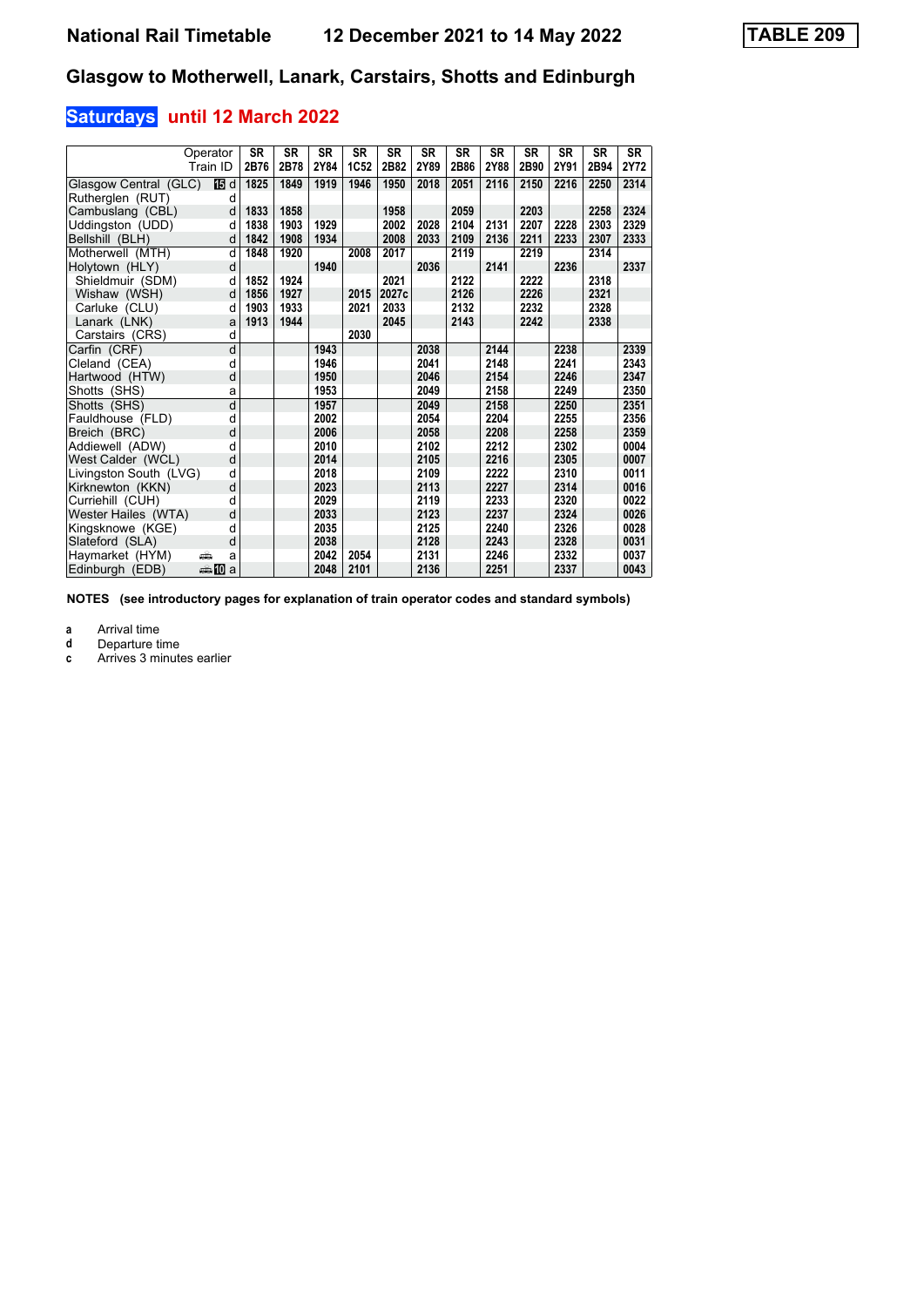# **Sundays until 6 March 2022**

| Operator                       | <b>TP</b>    | <b>SR</b> | <b>SR</b> | <b>SR</b> | <b>SR</b> | <b>SR</b> | <b>SR</b> | <b>SR</b> | <b>SR</b> | <b>SR</b> | <b>SR</b> | <b>SR</b> | <b>SR</b> | <b>SR</b> | <b>SR</b> | <b>SR</b> | <b>SR</b> | <b>SR</b> |
|--------------------------------|--------------|-----------|-----------|-----------|-----------|-----------|-----------|-----------|-----------|-----------|-----------|-----------|-----------|-----------|-----------|-----------|-----------|-----------|
| Train ID                       | 1M64         | 2B88      | 2Y52      | 2B92      | 2B72      | 2Y42      | 2B76      | 2B80      | 2Y66      | 2B84      | 2B88      | 2Y50      | 2B92      | 2B72      | 2Y42      | 2B76      | 2B80      | 2Y88      |
| Days of operation/Notes        | A            |           |           |           |           |           |           |           |           |           |           |           |           |           |           |           |           |           |
| 1st Class/Reservations/Bus     | $\mathbf{u}$ |           |           |           |           |           |           |           |           |           |           |           |           |           |           |           |           |           |
| Catering facilities            | ᅚ            |           |           |           |           |           |           |           |           |           |           |           |           |           |           |           |           |           |
| Glasgow Central (GLC)<br>阳d    | 0916         | 0920      | 1016      | 1020      | 1120      | 1216      | 1220      | 1320      | 1418      | 1420      | 1520      | 1616      | 1620      | 1706      | 1816      | 1820      | 1920      | 2016      |
| Rutherglen (RUT)<br>d          |              |           |           |           |           |           |           |           |           |           |           |           |           |           |           |           |           |           |
| Cambuslang (CBL)<br>d          |              | 0929      |           | 1029      | 1129      |           | 1229      | 1329      |           | 1430      | 1529      |           | 1629      | 1715      |           | 1829      | 1929      |           |
| Uddingston (UDD)<br>d          |              | 0933      | 1029      | 1033      | 1133      | 1228      | 1233      | 1333      | 1429      | 1435      | 1534      | 1629      | 1634      | 1719      | 1830      | 1833      | 1933      | 2027      |
| d<br>Bellshill (BLH)           |              | 0937      | 1033      | 1038      | 1138      | 1233      | 1238      | 1337      | 1434      | 1440      | 1539      | 1633      | 1638      | 1726c     | 1834      | 1838      | 1938      | 2034      |
| Motherwell (MTH)<br>d          | 0932         | 0945      |           | 1046      | 1147      |           | 1247      | 1345      |           | 1447      | 1546      |           | 1648      | 1739      |           | 1845      | 1946      |           |
| Holytown (HLY)<br>d            |              |           | 1039      |           |           | 1239      |           |           | 1439      |           |           | 1640      |           |           | 1839      |           |           | 2038      |
| Shieldmuir (SDM)<br>q          |              | 0948      |           | 1050      | 1151      |           | 1251      | 1348      |           | 1451      | 1550      |           | 1651      | 1742      |           | 1849      | 1950      |           |
| Wishaw (WSH)<br>d              |              | 0952      |           | 1053      | 1155      |           | 1255      | 1355c     |           | 1455      | 1556      |           | 1658c     | 1746      |           | 1853      | 1954      |           |
| Carluke (CLU)<br>d             |              | 1003      |           | 1105      | 1203      |           | 1303      | 1401      |           | 1502      | 1602      |           | 1704      | 1752      |           | 1900      | 2000      |           |
| Lanark (LNK)<br>a              |              | 1014      |           | 1116      | 1214      |           | 1313      | 1412      |           | 1513      | 1613      |           | 1715      | 1802      |           | 1911      | 2011      |           |
| Carstairs (CRS)<br>d           | 0946a        |           |           |           |           |           |           |           |           |           |           |           |           |           |           |           |           |           |
| Carfin (CRF)<br>d              |              |           | 1041      |           |           | 1241      |           |           | 1441      |           |           | 1642      |           |           | 1841      |           |           | 2040      |
| Cleland (CEA)<br>d             |              |           | 1045      |           |           | 1245      |           |           | 1445      |           |           | 1645      |           |           | 1844      |           |           | 2043      |
| d<br>Hartwood (HTW)            |              |           | 1049      |           |           | 1249      |           |           | 1449      |           |           | 1650      |           |           | 1849      |           |           | 2048      |
| Shotts (SHS)<br>a              |              |           | 1052      |           |           | 1252      |           |           | 1452      |           |           | 1653      |           |           | 1852      |           |           | 2051      |
| $\overline{d}$<br>Shotts (SHS) |              |           | 1055      |           |           | 1259      |           |           | 1454      |           |           | 1654      |           |           | 1854      |           |           | 2055      |
| Fauldhouse (FLD)<br>d          |              |           | 1100      |           |           | 1304      |           |           | 1459      |           |           | 1659      |           |           | 1859      |           |           | 2100      |
| d<br>Breich (BRC)              |              |           | 1104      |           |           | 1308      |           |           | 1503      |           |           | 1703      |           |           | 1903      |           |           | 2104      |
| Addiewell (ADW)<br>d           |              |           | 1108      |           |           | 1312      |           |           | 1507      |           |           | 1707      |           |           | 1907      |           |           | 2108      |
| d<br>West Calder (WCL)         |              |           | 1112      |           |           | 1315      |           |           | 1511      |           |           | 1711      |           |           | 1911      |           |           | 2112      |
| d<br>Livingston South (LVG)    |              |           | 1116      |           |           | 1320      |           |           | 1518c     |           |           | 1716      |           |           | 1917      |           |           | 2119c     |
| d<br>Kirknewton (KKN)          |              |           | 1123      |           |           | 1329      |           |           | 1527      |           |           | 1725      |           |           | 1928      |           |           | 2127      |
| Curriehill (CUH)<br>d          |              |           | 1129      |           |           | 1335      |           |           | 1533      |           |           | 1731      |           |           | 1934      |           |           | 2133      |
| Wester Hailes (WTA)<br>d       |              |           | 1134      |           |           | 1339      |           |           | 1536      |           |           | 1735      |           |           | 1937      |           |           | 2136      |
| Kingsknowe (KGE)<br>h          |              |           | 1136      |           |           | 1341      |           |           | 1538      |           |           | 1737      |           |           | 1939      |           |           | 2138      |
| d<br>Slateford (SLA)           |              |           | 1139      |           |           | 1343      |           |           | 1541      |           |           | 1740      |           |           | 1942      |           |           | 2141      |
| Haymarket (HYM)<br>پیش<br>a    |              |           | 1142      |           |           | 1347      |           |           | 1545      |           |           | 1744      |           |           | 1945      |           |           | 2144      |
| Edinburgh (EDB)<br>anna ma     |              |           | 1147      |           |           | 1352      |           |           | 1550      |           |           | 1749      |           |           | 1950      |           |           | 2149      |

|                        | Operator | SR   | <b>SR</b> | <b>SR</b> |
|------------------------|----------|------|-----------|-----------|
|                        | Train ID | 2B84 | 2B88      | 2B92      |
| Glasgow Central (GLC)  | 15 d     | 2020 | 2120      | 2220      |
| Rutheralen (RUT)       | d        |      |           |           |
| Cambuslang (CBL)       | d        | 2029 | 2128      | 2228      |
| Uddingston (UDD)       | d        | 2033 | 2133      | 2233      |
| Bellshill (BLH)        | d        | 2038 | 2137      | 2238      |
| Motherwell (MTH)       | d        | 2046 | 2146      | 2245      |
| Holytown (HLY)         | d        |      |           |           |
| Shieldmuir (SDM)       | d        | 2049 | 2149      | 2249      |
| Wishaw (WSH)           | d        | 2053 | 2153      | 2253      |
| Carluke (CLU)          | d        | 2059 | 2159      | 2259      |
| Lanark (LNK)           | a        | 2110 | 2209      | 2310      |
| Carstairs (CRS)        | d        |      |           |           |
| Carfin (CRF)           | d        |      |           |           |
| Cleland (CEA)          | d        |      |           |           |
| Hartwood (HTW)         | d        |      |           |           |
| Shotts (SHS)           | a        |      |           |           |
| Shotts (SHS)           | d        |      |           |           |
| Fauldhouse (FLD)       | d        |      |           |           |
| Breich (BRC)           | d        |      |           |           |
| Addiewell (ADW)        | d        |      |           |           |
| West Calder (WCL)      | d        |      |           |           |
| Livingston South (LVG) | d        |      |           |           |
| Kirknewton (KKN)       | d        |      |           |           |
| Curriehill (CUH)       | d        |      |           |           |
| Wester Hailes (WTA)    | d        |      |           |           |
| Kingsknowe (KGE)       | d        |      |           |           |
| Slateford (SLA)        | d        |      |           |           |
| Haymarket (HYM)        | a<br>аŭ  |      |           |           |
| Edinburgh (EDB)        | ♣Ю<br>a  |      |           |           |

**NOTES (see introductory pages for explanation of train operator codes and standard symbols)**

**a** Arrival time<br>**d** Departure t

**d** Departure time

**c** Arrives 3 minutes earlier

**A** To Manchester Airport, see table 100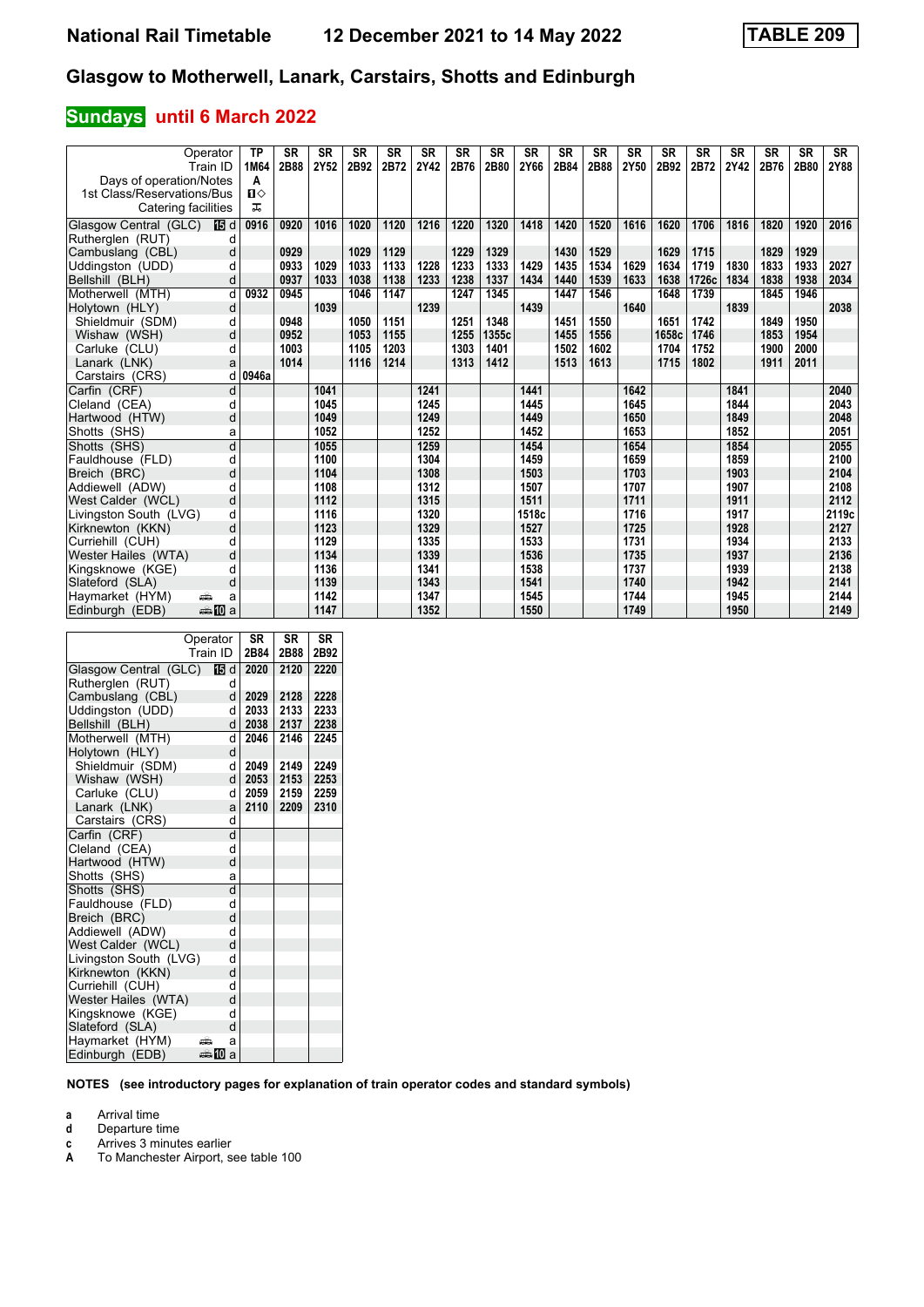# **Mondays to Fridays until 11 March 2022**

| Operator                            | <b>SR</b> | <b>SR</b> | <b>SR</b> | <b>SR</b> | <b>SR</b> | SR          | ΤP          | SR        | <b>SR</b> | SR        | <b>SR</b> | <b>SR</b> | SR   | SR   | <b>SR</b> | SR        | <b>SR</b> | SR               |
|-------------------------------------|-----------|-----------|-----------|-----------|-----------|-------------|-------------|-----------|-----------|-----------|-----------|-----------|------|------|-----------|-----------|-----------|------------------|
| Train ID                            | 2B71      | 2B73      | 2Y55      | 2B75      | 2B77      | <b>1C05</b> | <b>1S30</b> | 2Y57      | 2B79      | 2D37      | 1Y73      | 2B81      | 2B83 | 2Y45 | 2B85      | 2Y67      | 2B89      | 2Y49             |
| Days of operation/Notes             |           |           |           |           |           | A           | в           |           |           |           |           |           |      |      |           |           |           |                  |
| 1st Class/Reservations/Bus          |           |           |           |           |           |             | п⇔          |           |           |           |           |           |      |      |           |           |           |                  |
| Catering facilities                 |           |           |           |           |           |             | ᠼ           |           |           |           |           |           |      |      |           |           |           |                  |
| Edinburgh (EDB)<br>dan <b>in</b> d  |           |           | 0552      |           |           |             |             | 0655      |           | 0742      | 0758      |           |      | 0825 |           | 0927      |           | 1026             |
| Haymarket (HYM)<br>d<br>پیش         |           |           | 0557      |           |           |             |             | 0700      |           | 0747      | 0803      |           |      | 0829 |           | 0932      |           | 1030             |
| d<br>Slateford (SLA)                |           |           | 0602      |           |           |             |             | 0705      |           |           |           |           |      | 0832 |           | 0935      |           | 1034             |
| d<br>Kingsknowe (KGE)               |           |           | 0605      |           |           |             |             | 0708      |           |           |           |           |      | 0835 |           | 0939      |           | 1037             |
| d                                   |           |           | 0607      |           |           |             |             | 0710      |           |           |           |           |      | 0837 |           | 0941      |           | 1039             |
| Wester Hailes (WTA)<br>d            |           |           | 0611      |           |           |             |             | 0713      |           |           |           |           |      | 0840 |           | 0944      |           | 1042             |
| Curriehill (CUH)                    |           |           |           |           |           |             |             |           |           |           |           |           |      |      |           |           |           |                  |
| d<br>Kirknewton (KKN)               |           |           | 0617      |           |           |             |             | 0720      |           |           |           |           |      | 0847 |           | 0950      |           | 1049             |
| Livingston South (LVG)<br>d         |           |           | 0622      |           |           |             |             | 0725      |           |           | 0816      |           |      | 0851 |           | 0954      |           | 1053             |
| West Calder (WCL)<br>d              |           |           | 0626      |           |           |             |             | 0729      |           |           | 0820      |           |      | 0856 |           | 0959      |           | 1058             |
| d<br>Addiewell (ADW)                |           |           | 0629      |           |           |             |             | 0733      |           |           |           |           |      | 0859 |           | 1002      |           | 1101             |
| d<br>Breich (BRC)                   |           |           | 0633      |           |           |             |             | 0737      |           |           |           |           |      | 0903 |           | 1006      |           | 1105             |
| d<br>Fauldhouse (FLD)               |           |           | 0637      |           |           |             |             | 0741      |           |           |           |           |      | 0907 |           | 1010      |           | 1109             |
| Shotts (SHS)<br>a                   |           |           | 0642      |           |           |             |             | 0745      |           |           | 0830      |           |      | 0911 |           | 1014      |           | 1113             |
| Shotts (SHS)<br>d                   |           |           | 0646      |           |           |             |             | 0752      |           |           | 0838      |           |      | 0917 |           | 1020      |           | 1115             |
| Hartwood (HTW)<br>d                 |           |           | 0649      |           |           |             |             | 0755      |           |           |           |           |      | 0920 |           | 1023      |           | 1118             |
| Cleland (CEA)<br>d                  |           |           | 0653      |           |           |             |             | 0759      |           |           |           |           |      | 0924 |           | 1027      |           | 1122             |
| d<br>Carfin (CRF)                   |           |           | 0657      |           |           |             |             | 0803      |           |           |           |           |      | 0927 |           | 1030      |           | 1125             |
|                                     | 0549      |           |           |           |           | 0739        | 0746        |           |           | 0810      |           |           |      |      |           |           |           |                  |
| Carstairs (CRS)<br>d                |           |           |           |           |           |             |             |           |           |           |           |           |      |      |           |           |           |                  |
| Lanark (LNK)<br>d                   |           | 0621      |           | 0653      | 0722      |             |             |           | 0752      |           |           | 0822      | 0852 |      | 0923      |           | 1023      |                  |
| Carluke (CLU)<br>d                  | 0557      | 0631      |           | 0703      | 0731      | 0748        |             |           | 0801      | 0821      |           | 0832      | 0902 |      | 0933      |           | 1033      |                  |
| Wishaw (WSH)<br>d                   | 0605      | 0637      |           | 0709      | 0737      | 0755        |             |           | 0808      | 0827      |           | 0838      | 0908 |      | 0939      |           | 1039      |                  |
| Shieldmuir (SDM)<br>d               | 0610      | 0640      |           | 0712      | 0741      |             |             |           | 0813      |           |           | 0841      | 0911 |      | 0943      |           | 1043      |                  |
| d<br>Holytown (HLY)                 |           |           | 0659      |           |           | 0800        |             | 0806      |           |           |           |           |      | 0930 |           | 1033      |           | 1129             |
| Motherwell (MTH)<br>d               | 0616      | 0647      |           | 0717      | 0746      |             | 0801        |           | 0819      | 0834      |           | 0847      | 0917 |      | 0947      |           | 1048      |                  |
| Bellshill (BLH)<br>d                | 0622      | 0653      | 0707      | 0723      | 0752      | 0803        |             | 0810      | 0825      |           | 0850      | 0854      |      | 0935 | 0954      | 1038      | 1055      | 1136             |
| Uddingston (UDD)<br>d               | 0626      | 0657      | 0715      | 0727      | 0757      | 0808        |             | 0815      | 0829      | 0839      |           | 0858      | 0921 | 0939 | 0958      | 1042      | 1059      | 1142             |
| Cambuslang (CBL)<br>d               | 0631      | 0701      | 0720      | 0731      | 0801      |             |             |           | 0834      |           |           | 0902      | 0926 |      | 1002      |           | 1104      |                  |
| Rutherglen (RUT)<br>d               |           |           |           |           |           | 0818        |             |           |           |           |           |           |      |      |           |           |           |                  |
| Glasgow Central (GLC)<br>16 a       | 0640      | 0712      | 0729      | 0740      | 0810      | 0827        | 0820        | 0829      | 0845      | 0856      | 0910      | 0913      | 0936 | 0955 | 1012      | 1055      | 1113      | 1156             |
|                                     |           |           |           |           |           |             |             |           |           |           |           |           |      |      |           |           |           |                  |
|                                     |           |           |           |           |           |             |             |           |           |           |           |           |      |      |           |           |           |                  |
| Operator                            | <b>SR</b> | <b>SR</b> | <b>SR</b> | <b>SR</b> | <b>SR</b> | <b>SR</b>   | <b>SR</b>   | <b>SR</b> | SR        | <b>SR</b> | <b>SR</b> | <b>SR</b> | SR   | SR   | <b>SR</b> | <b>SR</b> | <b>SR</b> | SR               |
| Train ID                            | 2B93      | 2Y71      | 2B73      | 2Y41      | 2B77      | 2Y63        | 2B81        | 2Y45      | 2B85      | 2Y67      | 2B89      | 2B91      | 2Y49 | 1Y91 | 2B93      | 2B95      | 2Y77      | 1D <sub>57</sub> |
| Edinburgh (EDB)<br>dan <b>m</b> ill |           | 1126      |           | 1228      |           | 1326        |             | 1429      |           | 1526      |           |           | 1626 | 1658 |           |           | 1725      | 1741             |
| d<br>Haymarket (HYM)<br>پېښ         |           | 1131      |           | 1233      |           | 1331        |             | 1433      |           | 1531      |           |           | 1630 | 1704 |           |           | 1731      | 1747             |
| Slateford (SLA)<br>d                |           | 1134      |           | 1236      |           | 1334        |             | 1438      |           | 1534      |           |           | 1638 |      |           |           | 1734      | 1751             |
| Kingsknowe (KGE)<br>d               |           | 1137      |           | 1239      |           | 1337        |             | 1441      |           | 1537      |           |           | 1641 |      |           |           | 1737      | 1754             |
| Wester Hailes (WTA)<br>d            |           | 1139      |           | 1241      |           | 1339        |             | 1443      |           | 1539      |           |           | 1643 |      |           |           | 1739      | 1756             |
| Curriehill (CUH)<br>d               |           | 1142      |           | 1244      |           | 1342        |             | 1446      |           | 1542      |           |           | 1646 |      |           |           | 1742      | 1800             |
|                                     |           |           |           |           |           |             |             |           |           | 1549      |           |           |      |      |           |           | 1750      |                  |
| Kirknewton (KKN)<br>d               |           | 1149      |           | 1250      |           | 1349        |             | 1452      |           |           |           |           | 1652 |      |           |           |           | 1806             |
| Livingston South (LVG)<br>d         |           | 1153      |           | 1255      |           | 1354        |             | 1457      |           | 1553      |           |           | 1657 | 1718 |           |           | 1755      |                  |
| West Calder (WCL)<br>d              |           | 1158      |           | 1259      |           | 1358        |             | 1501      |           | 1558      |           |           | 1701 | 1722 |           |           | 1759      |                  |
| Addiewell (ADW)<br>d                |           | 1201      |           | 1303      |           | 1402        |             | 1504      |           | 1601      |           |           | 1705 |      |           |           | 1802      |                  |
| Breich (BRC)<br>d                   |           | 1205      |           | 1307      |           | 1406        |             | 1509      |           | 1605      |           |           | 1709 |      |           |           | 1807      |                  |
| Fauldhouse (FLD)<br>d               |           | 1209      |           | 1311      |           | 1410        |             | 1512      |           | 1609      |           |           | 1713 |      |           |           | 1810      |                  |
| Shotts (SHS)<br>a                   |           | 1213      |           | 1315      |           | 1414        |             | 1517      |           | 1613      |           |           | 1717 | 1733 |           |           | 1815      |                  |
| Shotts (SHS)<br>d                   |           | 1220      |           | 1318      |           | 1418        |             | 1517      |           | 1619      |           |           | 1718 | 1735 |           |           | 1819      |                  |
| d<br>Hartwood (HTW)                 |           | 1223      |           | 1321      |           | 1421        |             | 1520      |           | 1622      |           |           | 1721 |      |           |           | 1822      |                  |
| Cleland (CEA)<br>d                  |           | 1227      |           | 1325      |           | 1425        |             | 1525      |           | 1627      |           |           | 1725 |      |           |           | 1827      |                  |
| Carfin (CRF)<br>d                   |           | 1230      |           | 1329      |           | 1428        |             | 1530      |           | 1630      |           |           | 1728 |      |           |           | 1830      |                  |
| Carstairs (CRS)<br>d                |           |           |           |           |           |             |             |           |           |           |           |           |      |      |           |           |           | 1821             |
| Lanark (LNK)<br>d                   | 1123      |           | 1217      |           | 1319      |             | 1422        |           | 1523      |           | 1622      | 1649      |      |      | 1724      | 1753      |           |                  |
|                                     |           |           |           |           |           |             |             |           |           |           |           |           |      |      |           |           |           |                  |
| Carluke (CLU)<br>d                  | 1132      |           | 1227      |           | 1329      |             | 1432        |           | 1533      |           | 1632      | 1700      |      |      | 1733      | 1803      |           | 1829             |
| Wishaw (WSH)<br>d                   | 1141c     |           | 1234      |           | 1338      |             | 1440        |           | 1542c     |           | 1639      | 1707      |      |      | 1741      | 1809      |           | 1835             |
| Shieldmuir (SDM)<br>d               | 1145      |           | 1238      |           | 1345      |             | 1444        |           | 1545      |           | 1644      | 1712      |      |      | 1745      | 1813      |           |                  |
| Holytown (HLY)<br>d                 |           | 1233      |           | 1332      |           | 1431        |             | 1533      |           | 1633      |           |           | 1730 |      |           |           | 1832      |                  |
| Motherwell (MTH)<br>d               | 1151      |           | 1241      |           | 1351      |             | 1450        |           | 1549      |           | 1650      | 1718      |      |      | 1751      | 1817      |           | 1841             |
| Bellshill (BLH)<br>d                | 1157      | 1237      | 1250      | 1337      | 1358      | 1434        | 1456        | 1537      | 1558c     | 1636      | 1656      | 1724      | 1734 | 1748 | 1758      | 1825      | 1837      |                  |
| Uddingston (UDD)<br>d               | 1203      | 1241      | 1255      | 1343      | 1403      | 1439        | 1500        | 1542      | 1602      | 1640      | 1700      | 1728      | 1738 |      | 1804      | 1831      | 1841      |                  |
| Cambuslang (CBL)<br>d               | 1208      |           | 1300      |           | 1408      |             | 1504        |           | 1607      |           | 1705      | 1732      | 1747 |      | 1808      | 1836      |           |                  |
| Rutherglen (RUT)<br>d               |           |           |           |           |           |             |             |           |           |           |           |           |      |      |           |           |           |                  |
| Glasgow Central (GLC)<br>1951 al    | 1217      | 1256      | 1311      | 1355      | 1417      | 1453        | 1513        | 1556      | 1616      | 1654      | 1714      | 1741      | 1759 | 1808 | 1817      | 1845      | 1858      | 1911             |
|                                     |           |           |           |           |           |             |             |           |           |           |           |           |      |      |           |           |           |                  |

**NOTES (see introductory pages for explanation of train operator codes and standard symbols)**

**a** Arrival time<br>**d** Departure t

**d** Departure time<br>**c** Arrives 3 minute

**c** Arrives 3 minutes earlier<br>**A** To Garscadden, see table **A** To Garscadden, see table 206. Also calls at Bridgeton 0822 and Argyle Street 0826<br> **B** From Manchester Piccadilly, see table 100

**B** From Manchester Piccadilly, see table 100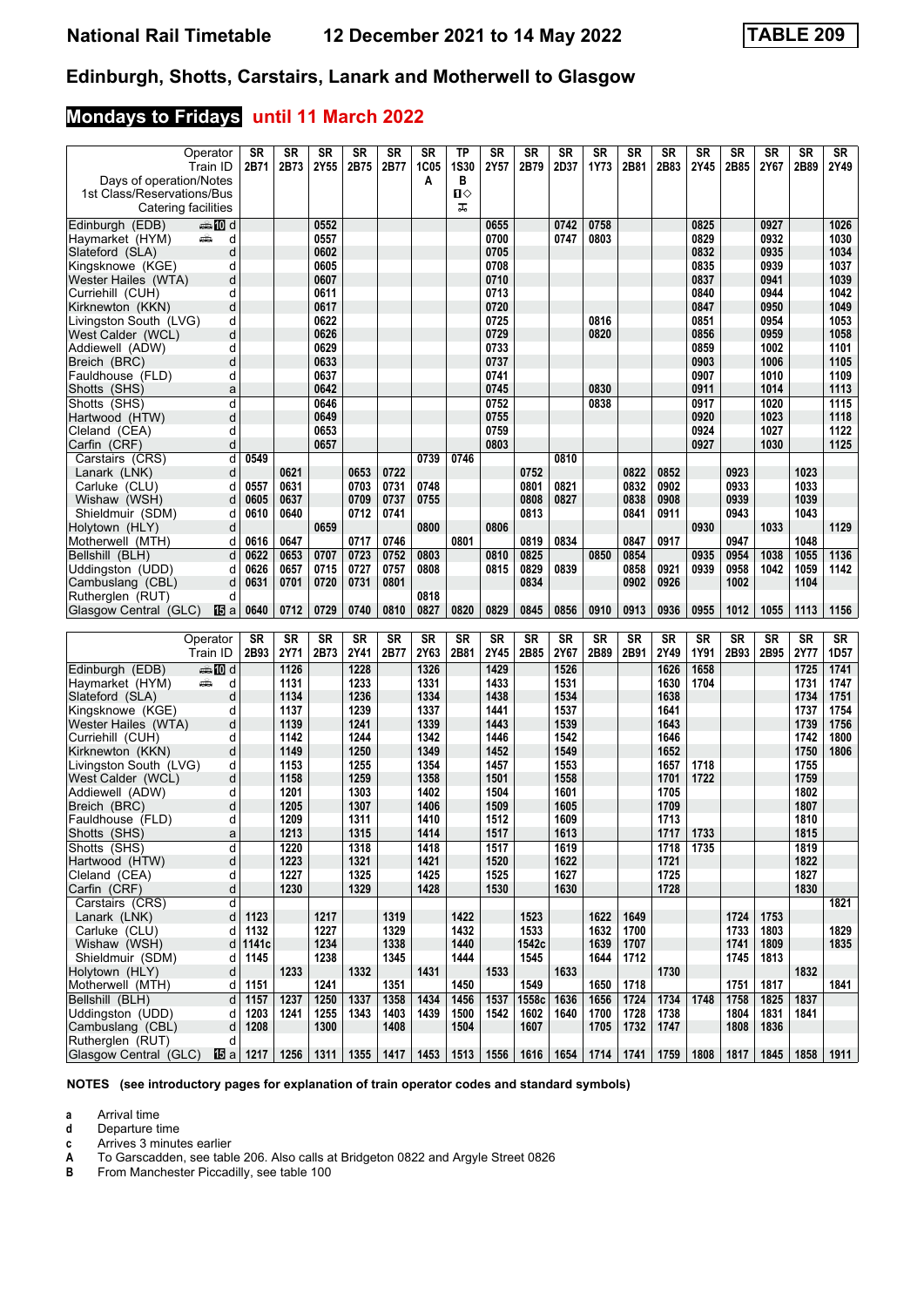# **Mondays to Fridays until 11 March 2022**

|                        | Operator       | <b>SR</b> | <b>SR</b> | <b>SR</b> | <b>SR</b> | <b>SR</b> | <b>SR</b> | <b>SR</b> | <b>SR</b> | <b>SR</b> | <b>SR</b> | <b>SR</b> | <b>SR</b> | <b>SR</b> | <b>SR</b> | <b>SR</b>   |
|------------------------|----------------|-----------|-----------|-----------|-----------|-----------|-----------|-----------|-----------|-----------|-----------|-----------|-----------|-----------|-----------|-------------|
|                        | Train ID       | 2B73      | 2Y51      | 2B75      | 1Y95      | 2B77      | 2B79      | 2B83      | 2Y85      | 2B87      | 2Y65      | 2B91      | 2Y87      | 2Y69      | 2B95      | 1D63        |
| Edinburgh (EDB)        | <b>ente</b> di |           | 1757      |           | 1856      |           |           |           | 2030      |           | 2124      |           | 2227      | 2257      |           | 2313        |
| Haymarket (HYM)        | añ,<br>d       |           | 1802      |           | 1901      |           |           |           | 2035      |           | 2130      |           | 2231      | 2301      |           | 2317        |
| Slateford (SLA)        | d              |           | 1805      |           |           |           |           |           | 2038      |           | 2134      |           | 2235      | 2304      |           | 2322        |
| Kingsknowe (KGE)       | d              |           | 1808      |           |           |           |           |           | 2041      |           | 2137      |           | 2238      | 2307      |           | 2325        |
| Wester Hailes (WTA)    | d              |           | 1810      |           |           |           |           |           | 2043      |           | 2139      |           | 2241      | 2309      |           | 2327        |
| Curriehill (CUH)       | q              |           | 1813      |           |           |           |           |           | 2046      |           | 2143      |           | 2244      | 2312      |           | 2331        |
| Kirknewton (KKN)       | d              |           | 1820      |           |           |           |           |           | 2052      |           | 2149      |           | 2252      | 2318      |           | 2337        |
| Livingston South (LVG) | d              |           | 1826      |           | 1916      |           |           |           | 2057      |           | 2157      |           | 2258      | 2323      |           |             |
| West Calder (WCL)      | d              |           | 1830      |           | 1920      |           |           |           | 2101      |           | 2201      |           | 2303      | 2327      |           |             |
| Addiewell (ADW)        | d              |           | 1833      |           |           |           |           |           | 2104      |           | 2204      |           | 2306      | 2331      |           |             |
| Breich (BRC)           | d              |           | 1838      |           |           |           |           |           | 2108      |           | 2208      |           | 2311      |           |           |             |
| Fauldhouse (FLD)       | d              |           | 1841      |           |           |           |           |           | 2112      |           | 2212      |           | 2315      | 2336      |           |             |
| Shotts (SHS)           | a              |           | 1846      |           | 1931      |           |           |           | 2116      |           | 2217      |           | 2320      | 2341      |           |             |
| Shotts (SHS)           | d              |           | 1848      |           | 1935      |           |           |           | 2117      |           | 2220      |           | 2320      | 2341      |           |             |
| Hartwood (HTW)         | d              |           | 1851      |           |           |           |           |           | 2120      |           | 2223      |           | 2323      | 2344      |           |             |
| Cleland (CEA)          | d              |           | 1855      |           |           |           |           |           | 2124      |           | 2227      |           | 2329      | 2349      |           |             |
| Carfin (CRF)           | d              |           | 1858      |           |           |           |           |           | 2127      |           | 2230      |           | 2333      | 2352      |           |             |
| Carstairs (CRS)        | d              |           |           |           |           |           |           |           |           |           |           |           |           |           |           | 2359        |
| Lanark (LNK)           | d              | 1825      |           | 1853      |           | 1923      | 1950      | 2051      |           | 2153      |           | 2249      |           |           | 2351      |             |
| Carluke (CLU)          | d              | 1834      |           | 1902      |           | 1933      | 2000      | 2100      |           | 2203      |           | 2259      |           |           | 0001      | 0009        |
| Wishaw (WSH)           | d              | 1840      |           | 1910      |           | 1940      | 2006      | 2106      |           | 2209      |           | 2305      |           |           | 0008      | 0015        |
| Shieldmuir (SDM)       | d              | 1844      |           | 1914      |           | 1945      | 2010      | 2110      |           | 2213      |           | 2308      |           |           | 0012      |             |
| Holytown (HLY)         | d              |           | 1901      |           |           |           |           |           | 2129      |           | 2233      |           | 2335      | 2354      |           |             |
| Motherwell (MTH)       | d              | 1848      |           | 1918      |           | 1950      | 2016      | 2115      |           | 2217      |           | 2314      |           |           |           | 0017a 0022a |
| Bellshill (BLH)        | $\mathsf{d}$   | 1855      | 1904      | 1924      | 1950      | 1956      | 2024      | 2121      | 2132      | 2225      | 2237      | 2320      | 2339      | 2358      |           |             |
| Uddingston (UDD)       | d              | 1859      | 1914      | 1928      | 1954      | 2000      | 2030      | 2125      | 2140      | 2231      | 2241      | 2324      | 2343      | 0002      |           |             |
| Cambuslang (CBL)       | d              | 1904      | 1918      | 1933      |           | 2004      | 2035      | 2130      |           | 2235      |           | 2330      |           | 0007      |           |             |
| Rutherglen (RUT)       | d              |           |           |           |           |           |           |           |           |           |           |           |           |           |           |             |
| Glasgow Central (GLC)  | 15日 all        | 1914      | 1927      | 1942      | 2011      | 2013      | 2044      | 2140      | 2156      | 2246      | 2255      | 2339      | 2359      | 0016      |           |             |

**NOTES (see introductory pages for explanation of train operator codes and standard symbols)**

**a** Arrival time<br>**d** Departure time

Departure time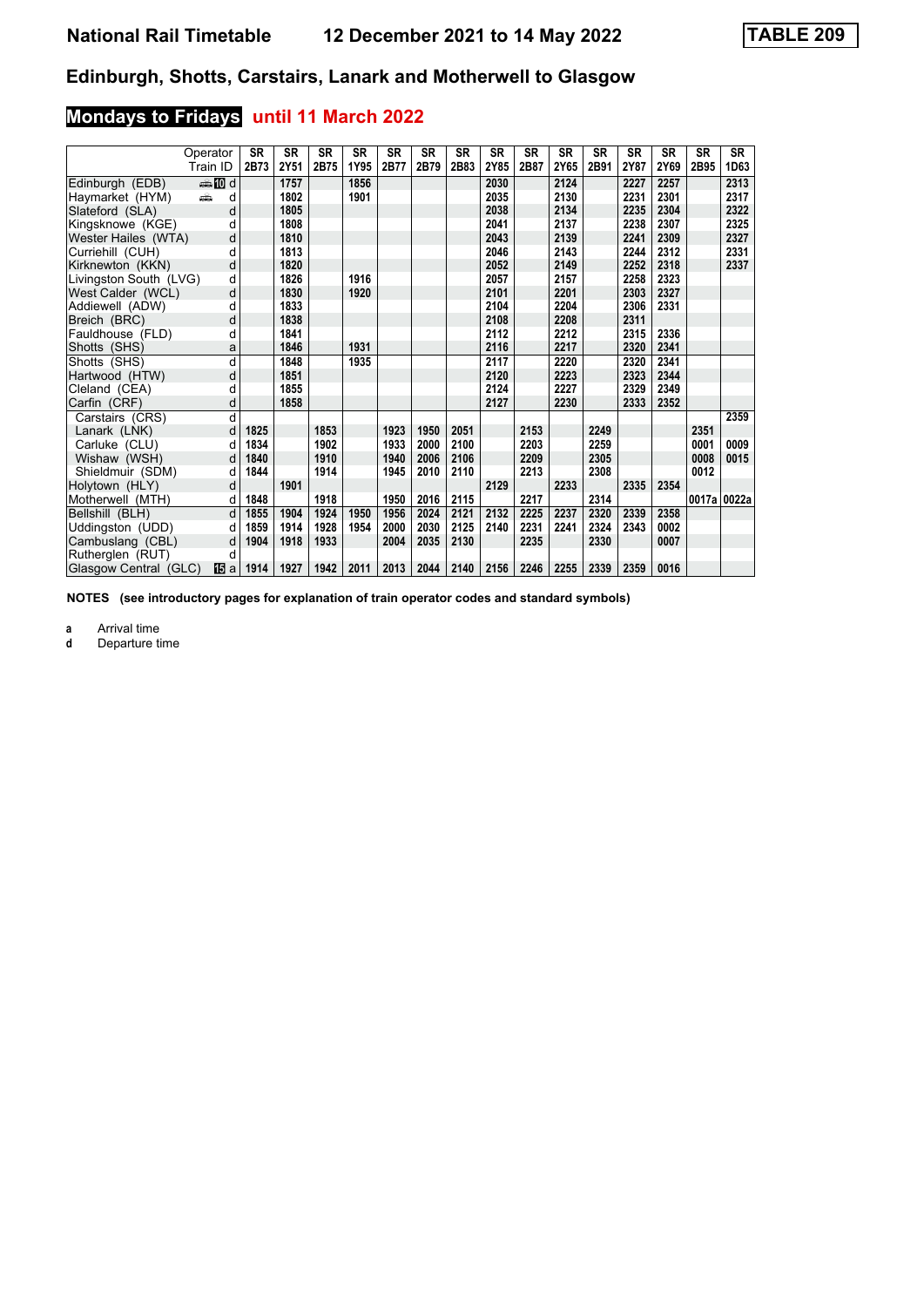# **Saturdays until 12 March 2022**

| Operator                                       | <b>SR</b>       | <b>SR</b> | <b>SR</b> | <b>SR</b> | <b>SR</b> | TP          | SR        | SR        | SR        | SR        | <b>SR</b> | SR        | SR        | SR        | <b>SR</b> | SR        | SR        | SR        |
|------------------------------------------------|-----------------|-----------|-----------|-----------|-----------|-------------|-----------|-----------|-----------|-----------|-----------|-----------|-----------|-----------|-----------|-----------|-----------|-----------|
|                                                |                 |           |           |           |           |             |           |           |           |           |           |           |           |           |           |           |           |           |
| Train ID                                       | 2B71            | 2B73      | 2Y55      | 2B75      | 2B77      | <b>1S30</b> | 2Y57      | 2B79      | 2B81      | 2D37      | 1Y73      | 2B83      | 2Y45      | 2B85      | 2Y67      | 2B89      | 2Y49      | 2B93      |
| Days of operation/Notes                        |                 |           |           |           |           | A           |           |           |           |           |           |           |           |           |           |           |           |           |
| 1st Class/Reservations/Bus                     |                 |           |           |           |           | п⇔          |           |           |           |           |           |           |           |           |           |           |           |           |
| Catering facilities                            |                 |           |           |           |           | ᠼ           |           |           |           |           |           |           |           |           |           |           |           |           |
| Edinburgh (EDB)                                |                 |           | 0553      |           |           |             | 0656      |           |           |           | 0758      |           | 0827      |           | 0928      |           |           |           |
| dan <b>in</b> d                                |                 |           |           |           |           |             |           |           |           | 0755      |           |           |           |           |           |           | 1028      |           |
| Haymarket (HYM)<br>d<br>پیشته                  |                 |           | 0557      |           |           |             | 0700      |           |           | 0759      | 0802      |           | 0832      |           | 0932      |           | 1032      |           |
| d<br>Slateford (SLA)                           |                 |           | 0602      |           |           |             | 0705      |           |           |           |           |           | 0836      |           | 0935      |           | 1036      |           |
| Kingsknowe (KGE)<br>d                          |                 |           | 0605      |           |           |             | 0708      |           |           |           |           |           | 0839      |           | 0938      |           | 1039      |           |
| Wester Hailes (WTA)<br>d                       |                 |           | 0607      |           |           |             | 0710      |           |           |           |           |           | 0841      |           | 0940      |           | 1041      |           |
| Curriehill (CUH)<br>d                          |                 |           | 0611      |           |           |             | 0713      |           |           |           |           |           | 0844      |           | 0944      |           | 1044      |           |
| d<br>Kirknewton (KKN)                          |                 |           | 0617      |           |           |             | 0719      |           |           |           |           |           | 0850      |           | 0950      |           | 1050      |           |
|                                                |                 |           |           |           |           |             | 0725      |           |           |           | 0817      |           |           |           |           |           | 1055      |           |
| Livingston South (LVG)<br>d                    |                 |           | 0622      |           |           |             |           |           |           |           |           |           | 0855      |           | 0955      |           |           |           |
| West Calder (WCL)<br>d                         |                 |           | 0626      |           |           |             | 0729      |           |           |           | 0821      |           | 0859      |           | 0959      |           | 1059      |           |
| Addiewell (ADW)<br>d                           |                 |           | 0629      |           |           |             | 0733      |           |           |           |           |           | 0902      |           | 1002      |           | 1102      |           |
| d<br>Breich (BRC)                              |                 |           | 0633      |           |           |             | 0737      |           |           |           |           |           | 0906      |           | 1006      |           | 1107      |           |
| Fauldhouse (FLD)<br>d                          |                 |           | 0637      |           |           |             | 0741      |           |           |           |           |           | 0909      |           | 1010      |           | 1110      |           |
| Shotts (SHS)<br>a                              |                 |           | 0642      |           |           |             | 0745      |           |           |           | 0831      |           | 0914      |           | 1015      |           | 1115      |           |
| Shotts (SHS)<br>d                              |                 |           | 0646      |           |           |             | 0752      |           |           |           | 0838      |           | 0917      |           | 1020      |           | 1116      |           |
|                                                |                 |           |           |           |           |             |           |           |           |           |           |           |           |           |           |           |           |           |
| d<br>Hartwood (HTW)                            |                 |           | 0649      |           |           |             | 0755      |           |           |           |           |           | 0920      |           | 1023      |           | 1119      |           |
| Cleland (CEA)<br>d                             |                 |           | 0653      |           |           |             | 0759      |           |           |           |           |           | 0924      |           | 1027      |           | 1123      |           |
| d<br>Carfin (CRF)                              |                 |           | 0657      |           |           |             | 0803      |           |           |           |           |           | 0927      |           | 1030      |           | 1126      |           |
| Carstairs (CRS)<br>d                           | 0549            |           |           |           |           | 0744        |           |           |           | 0830      |           |           |           |           |           |           |           |           |
| Lanark (LNK)<br>d                              |                 | 0621      |           | 0653      | 0722      |             |           | 0751      | 0823      |           |           | 0852      |           | 0923      |           | 1022      |           | 1123      |
| Carluke (CLU)<br>d                             | 0557            | 0630      |           | 0703      | 0731      |             |           | 0800      | 0832      | 0838      |           | 0901      |           | 0933      |           | 1033      |           | 1133      |
|                                                |                 |           |           |           |           |             |           |           |           |           |           |           |           |           |           |           |           |           |
| Wishaw (WSH)<br>d                              | 0606            | 0636      |           | 0709      | 0737      |             |           | 0810      | 0838      | 0857h     |           | 0907      |           | 0939      |           | 1041      |           | 1141      |
| Shieldmuir (SDM)<br>d                          | 0611            | 0640      |           | 0712      | 0741      |             |           | 0813      | 0842      |           |           | 0911      |           | 0942      |           | 1045      |           | 1146      |
| Holytown (HLY)<br>d                            |                 |           | 0659      |           |           |             | 0806      |           |           |           |           |           | 0930      |           | 1033      |           | 1129      |           |
| Motherwell (MTH)<br>d                          | 0616            | 0645      |           | 0718      | 0746      | 0801        |           | 0819      | 0847      | 0906      |           | 0916      |           | 0947      |           | 1048      |           | 1151      |
| Bellshill (BLH)<br>d                           | 0623            | 0651      | 0707      | 0724      | 0752      |             | 0810      | 0825      | 0854      |           | 0850      |           | 0935      | 0954      | 1038      | 1055      | 1136      | 1157      |
| Uddingston (UDD)<br>d                          | 0627            | 0655      | 0714      | 0728      | 0757      |             | 0815      | 0829      | 0858      | 0911      |           | 0921      | 0939      | 0958      | 1042      | 1059      | 1142      | 1202      |
|                                                |                 |           |           |           |           |             |           |           |           |           |           |           |           |           |           |           |           | 1207      |
| Cambuslang (CBL)<br>d                          | 0631            | 0700      | 0720      | 0732      | 0801      |             |           | 0834      | 0902      |           |           | 0925      |           | 1003      |           | 1103      |           |           |
| Rutherglen (RUT)<br>d                          |                 |           |           |           |           |             |           |           |           |           |           |           |           |           |           |           |           |           |
| Glasgow Central (GLC)<br>個a                    | 0640            | 0711      | 0729      | 0744      | 0810      | 0822        | 0827      | 0848      | 0914      | 0927      | 0909      | 0936      | 0955      | 1012      | 1054      | 1112      | 1158      | 1216      |
|                                                |                 |           |           |           |           |             |           |           |           |           |           |           |           |           |           |           |           |           |
| Operator                                       | <b>SR</b>       | <b>SR</b> | <b>SR</b> | <b>SR</b> | <b>SR</b> | <b>SR</b>   | <b>SR</b> | <b>SR</b> | <b>SR</b> | <b>SR</b> | <b>SR</b> | <b>SR</b> | <b>SR</b> | <b>SR</b> | <b>SR</b> | <b>SR</b> | <b>SR</b> | <b>SR</b> |
| Train ID                                       | <b>2Y71</b>     | 2B73      | 2Y41      | 2B77      | 2Y63      | 2B81        | 2Y45      | 2B85      | 2Y67      | 2B89      | 2B91      | 2Y49      | 1Y91      | 2B93      | 2B95      | 2Y77      | 2B73      | 1D57      |
|                                                |                 |           |           |           |           |             |           |           |           |           |           |           |           |           |           |           |           |           |
| Edinburgh (EDB)<br>dannam di                   | 1127            |           | 1226      |           | 1327      |             | 1426      |           | 1528      |           |           | 1628      | 1656      |           |           | 1727      |           | 1742      |
| Haymarket (HYM)<br>پیشته<br>d                  | 1131            |           | 1231      |           | 1332      |             | 1431      |           | 1532      |           |           | 1632      | 1701      |           |           | 1731      |           | 1746      |
| Slateford (SLA)<br>d                           | 1134            |           | 1235      |           |           |             |           |           |           |           |           |           |           |           |           | 1734      |           | 1750      |
| Kingsknowe (KGE)<br>d                          | 1137            |           |           |           | 1336      |             | 1434      |           | 1535      |           |           | 1635      |           |           |           | 1737      |           | 1753      |
| Wester Hailes (WTA)<br>d                       |                 |           | 1238      |           | 1339      |             | 1437      |           | 1538      |           |           | 1638      |           |           |           |           |           |           |
|                                                |                 |           |           |           |           |             |           |           |           |           |           |           |           |           |           |           |           |           |
|                                                | 1139            |           | 1240      |           | 1341      |             | 1439      |           | 1540      |           |           | 1640      |           |           |           | 1739      |           | 1756      |
| Curriehill (CUH)<br>d                          | 1142            |           | 1243      |           | 1344      |             | 1442      |           | 1543      |           |           | 1644      |           |           |           | 1743      |           | 1759      |
| Kirknewton (KKN)<br>d                          | 1149            |           | 1249      |           | 1350      |             | 1448      |           | 1550      |           |           | 1650      |           |           |           | 1749      |           | 1805      |
| Livingston South (LVG)<br>d                    | 1153            |           | 1255      |           | 1355      |             | 1454      |           | 1554      |           |           | 1655      | 1718      |           |           | 1755      |           |           |
| West Calder (WCL)<br>d                         | 1158            |           | 1259      |           | 1359      |             | 1458      |           | 1559      |           |           | 1659      | 1722      |           |           | 1759      |           |           |
| Addiewell (ADW)<br>d                           | 1201            |           | 1303      |           | 1403      |             | 1501      |           | 1602      |           |           | 1702      |           |           |           | 1802      |           |           |
| d                                              | 1205            |           | 1307      |           | 1407      |             | 1506      |           | 1606      |           |           | 1706      |           |           |           | 1807      |           |           |
| Breich (BRC)                                   |                 |           |           |           |           |             |           |           |           |           |           |           |           |           |           |           |           |           |
| Fauldhouse (FLD)<br>d                          | 1209            |           | 1311      |           | 1411      |             | 1509      |           | 1610      |           |           | 1710      |           |           |           | 1810      |           |           |
| Shotts (SHS)<br>a                              | 1213            |           | 1315      |           | 1415      |             | 1514      |           | 1614      |           |           | 1715      | 1733      |           |           | 1815      |           |           |
| Shotts (SHS)<br>d                              | 1220            |           | 1318      |           | 1418      |             | 1517      |           | 1619      |           |           | 1717      | 1735      |           |           | 1819      |           |           |
| Hartwood (HTW)<br>d                            | 1223            |           | 1321      |           | 1421      |             | 1520      |           | 1622      |           |           | 1720      |           |           |           | 1822      |           |           |
| Cleland (CEA)<br>d                             | 1227            |           | 1325      |           | 1426      |             | 1525      |           | 1627      |           |           | 1725      |           |           |           | 1827      |           |           |
| Carfin (CRF)<br>d                              | 1230            |           | 1329      |           | 1429      |             | 1528      |           | 1630      |           |           | 1728      |           |           |           | 1830      |           |           |
| d                                              |                 |           |           |           |           |             |           |           |           |           |           |           |           |           |           |           |           |           |
| Carstairs (CRS)                                |                 |           |           |           |           |             |           |           |           |           |           |           |           |           |           |           |           | 1837c     |
| d<br>Lanark (LNK)                              |                 | 1221      |           | 1318      |           | 1422        |           | 1525      |           | 1623      | 1653      |           |           | 1724      | 1752      |           | 1823      |           |
| Carluke (CLU)<br>d                             |                 | 1231      |           | 1328      |           | 1432        |           | 1534      |           | 1633      | 1702      |           |           | 1734      | 1803      |           | 1832      | 1846      |
| Wishaw (WSH)<br>d                              |                 | 1240f     |           | 1338      |           | 1441f       |           | 1540      |           | 1640      | 1708      |           |           | 1743f     | 1809      |           | 1840      | 1857e     |
| Shieldmuir (SDM)<br>d                          |                 | 1246      |           | 1345      |           | 1445        |           | 1545      |           | 1645      | 1712      |           |           | 1746      | 1812      |           | 1845      |           |
| Holytown (HLY)<br>d                            | 1234            |           | 1332      |           | 1432      |             | 1530      |           | 1633      |           |           | 1731      |           |           |           | 1832      |           |           |
| Motherwell (MTH)<br>d                          |                 | 1251      |           | 1352g     |           | 1450        |           | 1551      |           | 1650      | 1717      |           |           | 1754g     | 1817      |           | 1849      | 1905      |
|                                                |                 |           |           |           |           |             |           |           |           |           |           |           |           |           |           |           |           |           |
| Bellshill (BLH)<br>d                           | 1237            | 1257      | 1337      | 1358      | 1435      | 1456        | 1536      | 1559      | 1636      | 1656      | 1724      | 1735      | 1748      | 1800      | 1826      | 1837      | 1855      |           |
| Uddingston (UDD)<br>d                          | 1241            | 1301      | 1341      | 1404      | 1440      | 1500        | 1542      | 1603      | 1640      | 1700      | 1728      | 1739      |           | 1806      | 1830      | 1841      | 1900      |           |
| Cambuslang (CBL)<br>d                          |                 | 1305      |           | 1408      |           | 1504        |           | 1607      |           | 1705      | 1732      | 1747      |           | 1810      | 1834      |           | 1904      |           |
| Rutherglen (RUT)<br>d<br>Glasgow Central (GLC) | <b>個 a 1255</b> | 1314      | 1354      | 1417      | 1452      | 1513        | 1555      | 1617      | 1655      | 1714      | 1742      | 1756      | 1808      | 1820      | 1844      | 1856      | 1913      | 1926      |

**NOTES (see introductory pages for explanation of train operator codes and standard symbols)**

**a** Arrival time<br>**d** Departure t

**d** Departure time **c** Arrives 15 minutes earlier

**e** Arrives 6 minutes earlier **f** Arrives 3 minutes earlier

**g** Arrives 4 minutes earlier<br>**h** Arrives 13 minutes earlie

**h** Arrives 13 minutes earlier<br>**A** From Manchester Piccadil **A** From Manchester Piccadilly, see table 100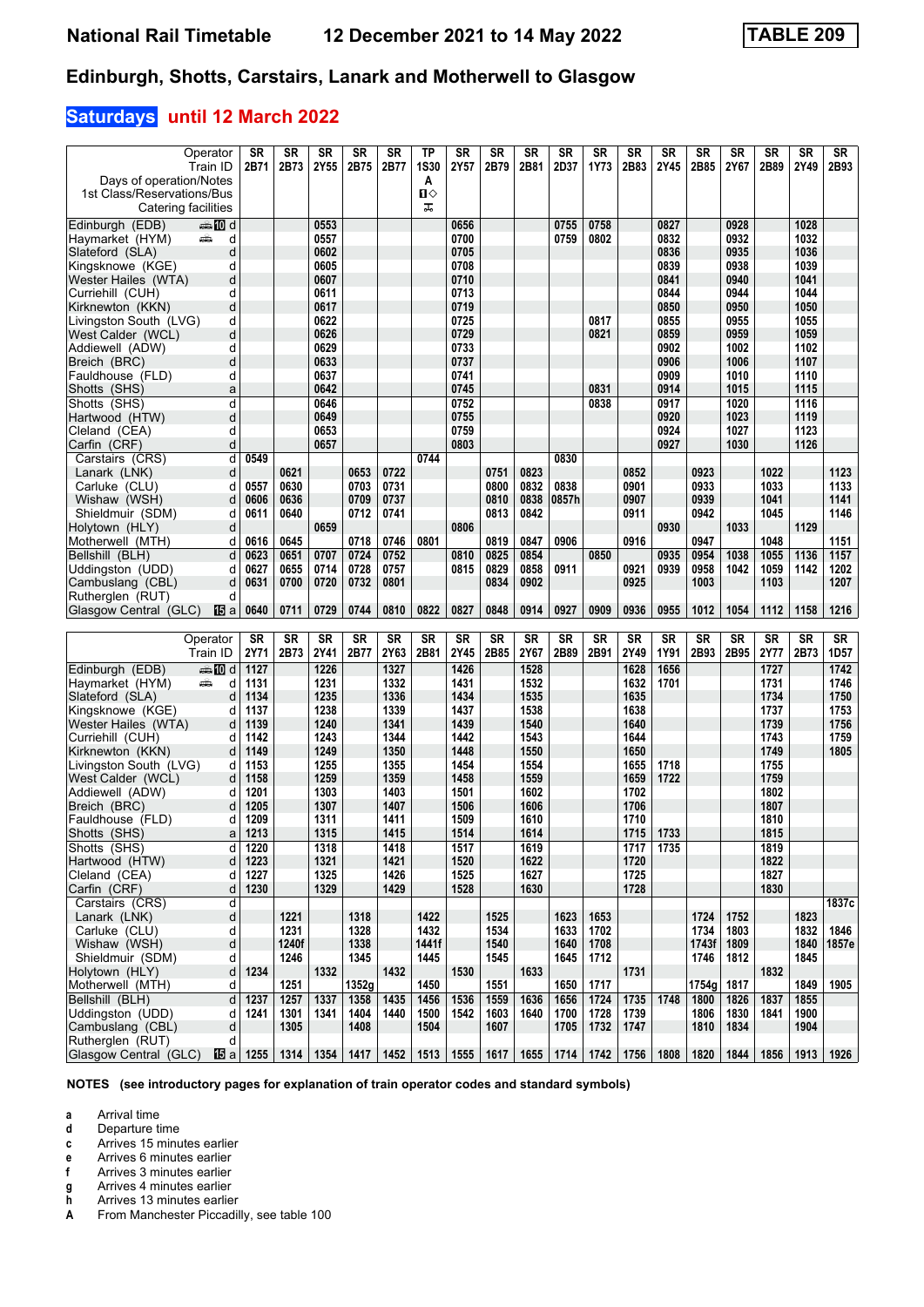# **Saturdays until 12 March 2022**

|                        | Operator                                                                                                                                                                                                                           | <b>SR</b> | <b>SR</b> | <b>SR</b> | <b>SR</b> | <b>SR</b> | <b>SR</b> | <b>SR</b> | <b>SR</b> | <b>SR</b> | <b>SR</b> | <b>SR</b> | <b>SR</b> | <b>SR</b> | <b>SR</b> | SR          |
|------------------------|------------------------------------------------------------------------------------------------------------------------------------------------------------------------------------------------------------------------------------|-----------|-----------|-----------|-----------|-----------|-----------|-----------|-----------|-----------|-----------|-----------|-----------|-----------|-----------|-------------|
|                        | Train ID                                                                                                                                                                                                                           | 2Y51      | 2B75      | 1Y95      | 2B77      | 2B79      | 2Y83      | 2B83      | 2Y85      | 2B87      | 2Y65      | 2B91      | 2Y87      | 2Y69      | 2B95      | 1D63        |
| Edinburgh (EDB)        | d <b>li</b>                                                                                                                                                                                                                        | 1756      |           | 1856      |           |           | 1925      |           | 2025      |           | 2126      |           | 2227      | 2256      |           | 2313        |
| Haymarket (HYM)        | and the second second second second the second second second second second second second second second second second second second second second second second second second second second second second second second second<br>d | 1801      |           | 1901      |           |           | 1931      |           | 2031      |           | 2130      |           | 2231      | 2300      |           | 2317        |
| Slateford (SLA)        | d                                                                                                                                                                                                                                  | 1805      |           |           |           |           | 1934      |           | 2035      |           | 2135      |           | 2235      | 2304      |           | 2322        |
| Kingsknowe (KGE)       | d                                                                                                                                                                                                                                  | 1808      |           |           |           |           | 1937      |           | 2038      |           | 2138      |           | 2238      | 2308      |           | 2325        |
| Wester Hailes (WTA)    | d                                                                                                                                                                                                                                  | 1810      |           |           |           |           | 1939      |           | 2040      |           | 2140      |           | 2240      | 2310      |           | 2327        |
| Curriehill (CUH)       | d                                                                                                                                                                                                                                  | 1814      |           |           |           |           | 1942      |           | 2043      |           | 2143      |           | 2243      | 2314      |           | 2331        |
| Kirknewton (KKN)       | d                                                                                                                                                                                                                                  | 1820      |           |           |           |           | 1948      |           | 2049      |           | 2149      |           | 2249      | 2321      |           | 2337        |
| Livingston South (LVG) | d                                                                                                                                                                                                                                  | 1825      |           | 1915      |           |           | 1953      |           | 2054      |           | 2154      |           | 2254      | 2327      |           |             |
| West Calder (WCL)      | d                                                                                                                                                                                                                                  | 1829      |           | 1920      |           |           | 1957      |           | 2058      |           | 2158      |           | 2258      | 2332      |           |             |
| Addiewell (ADW)        | d                                                                                                                                                                                                                                  | 1832      |           |           |           |           | 2001      |           | 2102      |           | 2202      |           | 2301      | 2335      |           |             |
| Breich (BRC)           | d                                                                                                                                                                                                                                  | 1837      |           |           |           |           | 2005      |           | 2106      |           | 2206      |           | 2306      |           |           |             |
| Fauldhouse (FLD)       | d                                                                                                                                                                                                                                  | 1840      |           |           |           |           | 2009      |           | 2109      |           | 2210      |           | 2309      | 2342      |           |             |
| Shotts (SHS)           | a                                                                                                                                                                                                                                  | 1845      |           | 1930      |           |           | 2013      |           | 2114      |           | 2214      |           | 2314      | 2347      |           |             |
| Shotts (SHS)           | d                                                                                                                                                                                                                                  | 1847      |           | 1935      |           |           | 2019      |           | 2114      |           | 2217      |           | 2314      | 2347      |           |             |
| Hartwood (HTW)         | d                                                                                                                                                                                                                                  | 1850      |           |           |           |           | 2022      |           | 2117      |           | 2220      |           | 2317      | 2350      |           |             |
| Cleland (CEA)          | d                                                                                                                                                                                                                                  | 1855      |           |           |           |           | 2026      |           | 2125      |           | 2224      |           | 2322      | 2355      |           |             |
| Carfin (CRF)           | d                                                                                                                                                                                                                                  | 1858      |           |           |           |           | 2030      |           | 2128      |           | 2227      |           | 2325      | 2359      |           |             |
| Carstairs (CRS)        | d                                                                                                                                                                                                                                  |           |           |           |           |           |           |           |           |           |           |           |           |           |           | 2359        |
| Lanark (LNK)           | d                                                                                                                                                                                                                                  |           | 1853      |           | 1923      | 1949      |           | 2051      |           | 2154      |           | 2250      |           |           | 2351      |             |
| Carluke (CLU)          | d                                                                                                                                                                                                                                  |           | 1902      |           | 1933      | 1958      |           | 2101      |           | 2203      |           | 2259      |           |           | 0001      | 0009        |
| Wishaw (WSH)           | d                                                                                                                                                                                                                                  |           | 1910      |           | 1940      | 2004      |           | 2107      |           | 2209      |           | 2305      |           |           | 0007      | 0015        |
| Shieldmuir (SDM)       | d                                                                                                                                                                                                                                  |           | 1915      |           | 1945      | 2008      |           | 2111      |           | 2213      |           | 2309      |           |           | 0010      |             |
| Holytown (HLY)         | d                                                                                                                                                                                                                                  | 1900      |           |           |           |           | 2033      |           | 2130      |           | 2230      |           | 2327      | 0002      |           |             |
| Motherwell (MTH)       | d                                                                                                                                                                                                                                  |           | 1920      |           | 1950      | 2014      |           | 2115      |           | 2218      |           | 2314      |           |           |           | 0014a 0022a |
| Bellshill (BLH)        | d                                                                                                                                                                                                                                  | 1904      | 1926      | 1950      | 1956      | 2020      | 2036      | 2122      | 2135      | 2224      | 2234      | 2320      | 2331      | 0006      |           |             |
| Uddingston (UDD)       | d                                                                                                                                                                                                                                  | 1908      | 1931      | 1954      | 2000      | 2024      | 2041      | 2126      | 2141      | 2228      | 2238      | 2324      | 2335      | 0010      |           |             |
| Cambuslang (CBL)       | d                                                                                                                                                                                                                                  | 1914      | 1935      |           | 2004      | 2028      |           | 2130      |           | 2233      |           | 2330      |           | 0015      |           |             |
| Rutherglen (RUT)       | d                                                                                                                                                                                                                                  |           |           |           |           |           |           |           |           |           |           |           |           |           |           |             |
| Glasgow Central (GLC)  | 16 al                                                                                                                                                                                                                              | 1923      | 1944      | 2009      | 2013      | 2037      | 2056      | 2140      | 2154      | 2242      | 2251      | 2339      | 2347      | 0027      |           |             |

**NOTES (see introductory pages for explanation of train operator codes and standard symbols)**

**a** Arrival time<br>**d** Departure time

**d** Departure time